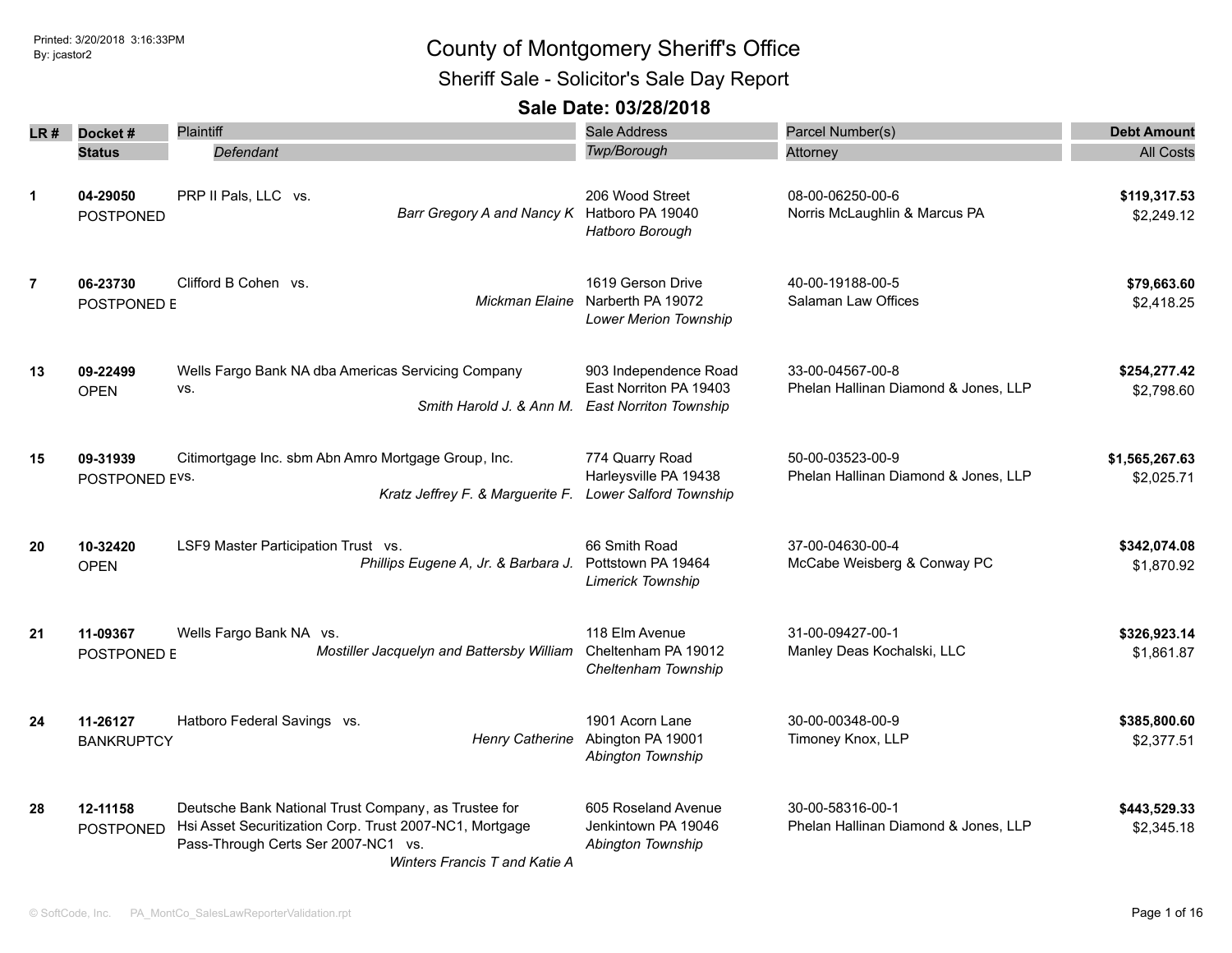Sheriff Sale - Solicitor's Sale Day Report

| LR # | Docket#                       | <b>Plaintiff</b>                                                                                                                                                                                                                               | <b>Sale Address</b>                                                                 | Parcel Number(s)                                                     | <b>Debt Amount</b>         |
|------|-------------------------------|------------------------------------------------------------------------------------------------------------------------------------------------------------------------------------------------------------------------------------------------|-------------------------------------------------------------------------------------|----------------------------------------------------------------------|----------------------------|
|      | <b>Status</b>                 | Defendant                                                                                                                                                                                                                                      | Twp/Borough                                                                         | Attorney                                                             | <b>All Costs</b>           |
| 31   | 12-23394<br><b>POSTPONED</b>  | JPMorgan Chase Bank, National Association vs.<br>Milito Linda & Hamilton Terry S.                                                                                                                                                              | 1056 Cherry Street<br>Norristown PA 19401<br>Norristown Borough                     | 13-00-07960-00-1<br>Phelan Hallinan Diamond & Jones, LLP             | \$111,834.39<br>\$2,679.72 |
| 32   | 12-25291<br><b>POSTPONED</b>  | HSBC Bank USA, National Association, as Trustee for<br>the Holders of the Deutsche Alt-A Securities, Inc.<br>Mortgage Loan Trust, Mortgage Pass-Through<br>Certificates, Series 2007-OA1 vs.                                                   | 427 Spring Garden Street<br>Ambler PA 19002<br>Lower Gwynedd Township               | 39-00-03901-00-2<br>Hladik Onorato and Federman, LLP                 | \$327,026.22<br>\$2,845.60 |
| 34   | 12-31998<br><b>OPEN</b>       | <b>Stewart Denis Francis and Patricia</b><br><b>Carisbrook Asset Holding Trust</b><br>Queens Park Asset Holding Trust vs.<br>Bainbridge Robert A. & Amanda L. Pottstown Borough                                                                | 528 Glasgow Street<br>Pottstown PA 19464                                            | 16-00-11276-00-3<br>McCabe, Weisberg & Conway, P.C.                  | \$393,112.68<br>\$2,169.59 |
| 37   | 13-05117<br><b>OPEN</b>       | U.S. Bank National Association, as Trustee for the<br>Benefit of the Citigroup Mortgage Loan Trust Inc.,<br>Mortgage Pass-Through Certificates, Series 2007-AR8<br>VS.                                                                         | 12 Chestnut Lane<br>North Wales PA 19454<br>Horsham Township                        | 36-00-03034-11-6<br>KML Law Group, P.C.                              | \$820,199.43<br>\$2,603.12 |
| 40   | 13-06988<br><b>BANKRUPTCY</b> | Chong Han J and Cynthia L<br>Deutsche Bank National Trust Company, as Trustee for<br>Home Equity Mortgage Loan Asset-Backed Trust Series<br>Inabs 2007-A, Home Equity Mortgage Loan<br>Asset-Backed Certificates Series Inabs 2007-A et al vs. | 1038 Cherry Street<br>Norristown PA 19401<br>Norristown Borough                     | 13-00-07932-00-2<br>Phelan, Hallinan, Diamond & Jones,<br><b>LLP</b> | \$139,134.85<br>\$2,678.33 |
| 42   | 13-11144<br>POSTPONED E       | <b>Pearson Patrick Lee</b><br>Pottstown School District vs.                                                                                                                                                                                    | 922 Queen Street<br>Dry Dennis Pottstown PA<br>Pottstown Borough                    | 16-00-23196-00-8<br>Portnoff Law Associates, Ltd.                    | \$3,643.36<br>\$1,739.86   |
| 43   | 13-12920<br>POSTPONED E       | Pottstown School District vs.                                                                                                                                                                                                                  | 75 North Franklin Street<br>Velez Daniel E. Pottstown PA 19464<br>Pottstown Borough | 16-00-10404-00-2<br>Portnoff Law Associates, Ltd.                    | \$4,036.37<br>\$1,424.42   |
| 49   | 13-33215                      | HSBC Bank USA, N.A. as Trustee for Wells Fargo Asset<br>POSTPONED ESecurities Corporation, Mortgage Pass-Through Certs,<br>Ser 2007-14 vs.<br>Caddle James W and Glendene                                                                      | 306 Witmer Road<br>Horsham PA 19044<br>Horsham Township                             | 36-00-11674-00-8<br>Manley Deas Kochalski, LLC                       | \$703,503.76<br>\$2,241.42 |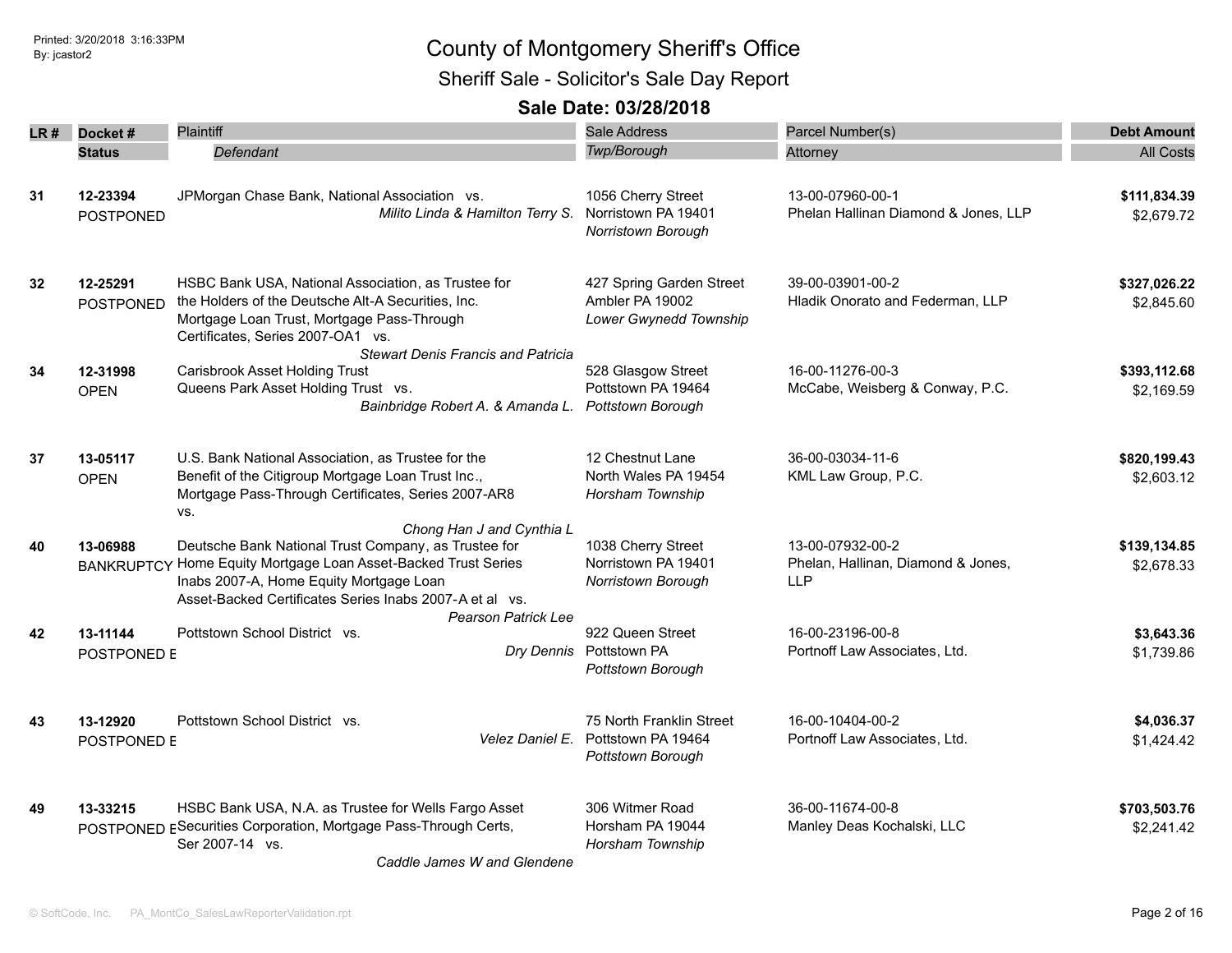Sheriff Sale - Solicitor's Sale Day Report

| LR# | Docket#                      | Plaintiff                                                                                                                                                              | <b>Sale Address</b>                                                              | Parcel Number(s)                                                                                               | <b>Debt Amount</b>           |
|-----|------------------------------|------------------------------------------------------------------------------------------------------------------------------------------------------------------------|----------------------------------------------------------------------------------|----------------------------------------------------------------------------------------------------------------|------------------------------|
|     | <b>Status</b>                | Defendant                                                                                                                                                              | <b>Twp/Borough</b>                                                               | Attorney                                                                                                       | <b>All Costs</b>             |
| 51  | 13-35871<br><b>POSTPONED</b> | KeyBank National Association, sbmt First Niagara Bank,<br>sbmt Harleysville National Bank and Trust Company vs.<br>Connor, Jr. Robert I                                | 612 Swede Street<br>Norristown PA 19401<br>Norristown Borough                    | 13-00-36076-00-1<br>Fox and Fox Attorneys at Law, P.C.                                                         | \$206,572.58<br>\$2,846.00   |
| 53  | 13-36853<br><b>POSTPONED</b> | Susquehanna Bank vs.<br>North Penn Realty Associates, LLC                                                                                                              | 3436 Bethlehem Pike<br>Hatfield PA 19440<br><b>Hatfield Township</b>             | 35-00-00367-00-3 & 35-00-00364-00-6<br>& 35-00-00310-00-6<br>Klehr, Harrison, Harvey, Branzburg,<br><b>LLP</b> | \$7,975,881.69<br>\$6,404.30 |
| 63  | 14-10141<br>POSTPONED        | Bayview Loan Servicing, LLC vs.<br>Godwin, Jr. Durwin                                                                                                                  | 1636 High Avenue<br>Willow Grove PA 19090<br>Abington Township                   | 30-00-28532-00-4<br>Phelan Hallinan Diamond & Jones, LLP                                                       | \$266,771.32<br>\$2,468.51   |
| 65  | 14-10469<br>POSTPONED E      | Souderton Area School Disrtrict vs.<br>Fetscher James E.                                                                                                               | 2741 Bittersweet Drive<br>Harleysville PA 19438<br><b>Upper Salford Township</b> | 62-00-00079-02-1<br>Portnoff Law Associates, Ltd.                                                              | \$5,241.90<br>\$1,719.82     |
| 66  | 14-10529<br><b>POSTPONED</b> | Wells Fargo Bank, N.A. vs.<br>Elliott Mark James, Jr.                                                                                                                  | 405 Marie Road<br>Lower Gwynedd PA 19002<br>Lower Gwynedd Township               | 39-00-02470-00-2<br>Powers, Kirn & Associates, LLC                                                             | \$118,468.12<br>\$2,805.46   |
| 68  | 14-11618<br>POSTPONED        | Municipality of Norristown vs.<br>Utah Chinedum and Chukwuma and the USA                                                                                               | 924 West Main Street<br>Norristown PA 19401<br>Norristown Borough                | 13-00-22720-00-1<br>Portnoff Law Associates, LTD.                                                              | \$2,683.47<br>\$2.375.04     |
| 70  | 14-18897<br><b>OPEN</b>      | Deutsche Bank National Trust Company as Trustee in<br>Trust For Registered Holders of Long Beach Mortgage<br>Loan Trust 2006-5, Asset Backed Cert Series 2006-5<br>VS. | 131 West Northwestern<br>Avenue<br>Philadelphia PA 19125<br>Springfield Township | 52-00-12499-00-4<br>KML Law Group, P. C.                                                                       | \$398,659.01<br>\$2,576.90   |
| 74  | 14-19542<br><b>OPEN</b>      | Ziejewski Joan aka Joan E. & Walter aka Walter J.<br>Weichert Financial Services vs.<br>Young Clarence A                                                               | 869 Queen Street<br>Pottstown PA 19464<br>Pottstown Borough                      | 16-00-23784-00-5<br>McCabe, Weisberg & Conway, P.C.                                                            | \$117,980.33<br>\$1,972.04   |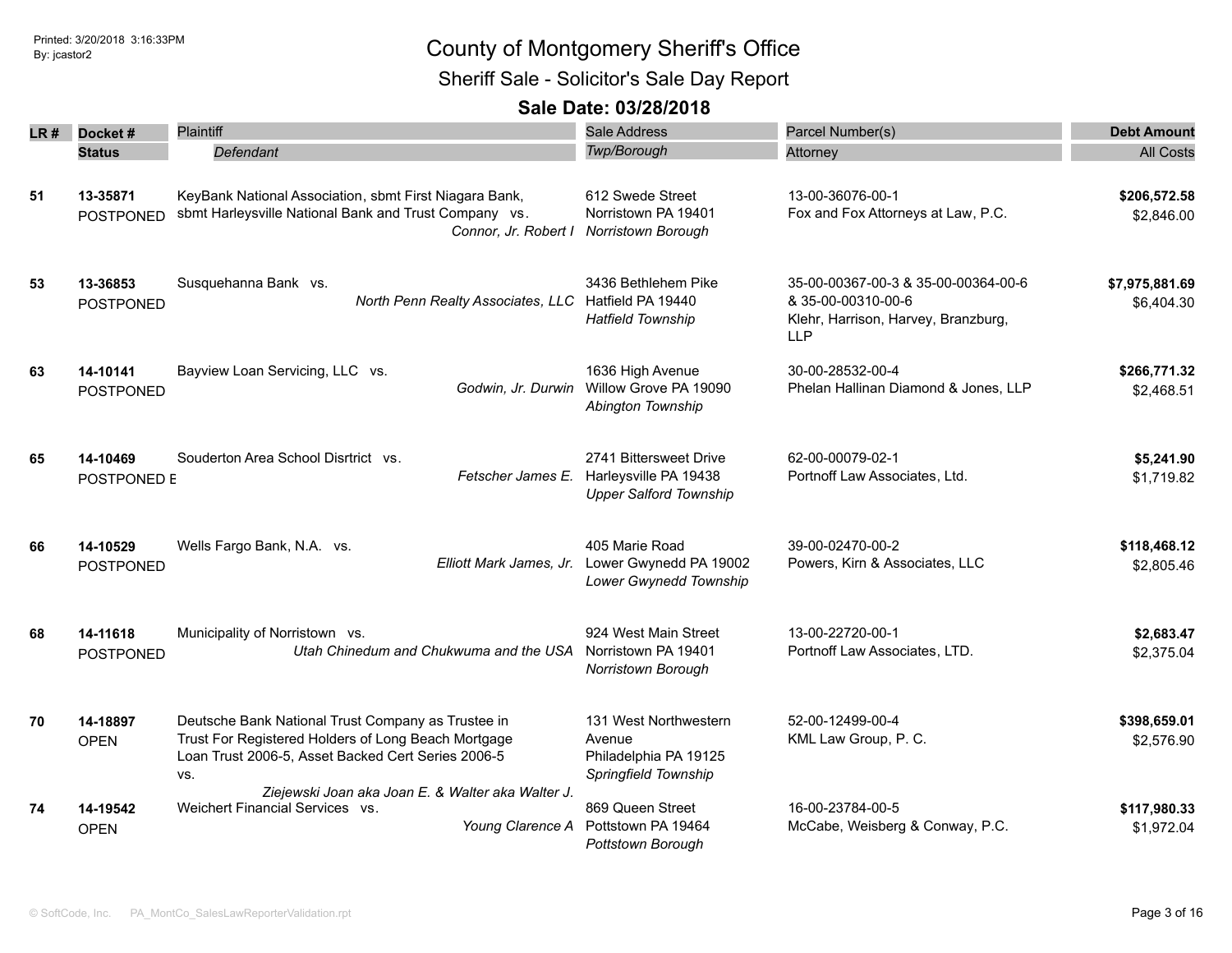|    | LR# Docket#                   | <b>Plaintiff</b>                                                                                                                                                                                                                                     | Sale Address                                                                                       | Parcel Number(s)                                         | <b>Debt Amount</b>         |
|----|-------------------------------|------------------------------------------------------------------------------------------------------------------------------------------------------------------------------------------------------------------------------------------------------|----------------------------------------------------------------------------------------------------|----------------------------------------------------------|----------------------------|
|    | <b>Status</b>                 | Defendant                                                                                                                                                                                                                                            | Twp/Borough                                                                                        | Attorney                                                 | <b>All Costs</b>           |
| 75 | 14-22393<br><b>OPEN</b>       | Bank of New York Mellon, f/k/a The Bank of New York, as<br>Trustee for the Certificateholders of the CWALT, Inc.,<br>Alternative Loan Trust 2006-OA19, Mortgage<br>Pass-Through Certificates, Series 2006-OA19 vs.                                   | 394 West Valley Forge<br>Road<br>King of Prussia PA 19406<br><b>Upper Merion Township</b>          | 58-00-19918-00-4<br>Milstead & Associates, LLC           | \$341,504.22<br>\$2,193.92 |
| 76 | 14-24100<br>POSTPONED EVS.    | Madonna Paul<br>Capital One, National Association, sbmt North Fork Bank                                                                                                                                                                              | 105 Darter Lane<br>North Wales PA 19454<br>Speranza Joseph M Montgomery Township                   | 46-00-00695-02-4<br>McCarter & English, LLP              | \$442,941.56<br>\$2,055.58 |
| 77 | 14-24607<br><b>BANKRUPTCY</b> | The Bank of New York Mellon fka The Bank of NY, as<br>Trustee for the Certificateholders of the CWABS, Inc.,<br>Asset-Backed Certificates, Series 2007-13 vs.<br>Mack Barbara & USA & Mack Jr, William A (Dec'd)                                     | 518 Jefferson Avenue<br>Cheltenham PA 19012<br>Cheltenham Township                                 | 31-00-15403-00-1<br>Shapiro & DeNardo, LLC               | \$130,240.66<br>\$2,838.10 |
| 79 | 14-29149<br><b>OPEN</b>       | Gwynedd Club Condominium Association vs.                                                                                                                                                                                                             | 17 Shannon Drive<br>Dahlquist Grace L North Wales PA 19454<br><b>Upper Gwynedd Township</b>        | 56-00-07984-10-5<br>Marcus & Hoffman, P.C.               | \$173,221.92<br>\$1,901.87 |
| 80 | 14-29554<br><b>POSTPONED</b>  | Deutsche Bank National Trust Company as Trustee for<br>the Holders of New Century Home Equity Loan Trust,<br>Series 2005-A, Asset Backed Pass-Through Certificates<br>VS.                                                                            | 404 Watson Avenue<br>Horsham PA 19044<br>Horsham Township                                          | 36-00-11380-00-5<br>Milstead & Associates, LLC           | \$418,976.04<br>\$2,361.81 |
| 81 | 14-29573<br><b>OPEN</b>       | Fisicaro Daniel J<br>LSF10 Master Participation Trust vs.<br>Colon Albert R. Jr. & Chun Hui a/k/a Chun H.                                                                                                                                            | 644 Central Avenue<br>Souderton PA 18964-1123<br>Souderton Borough                                 | 21-00-01276-00-8<br>Stern and Eisenberg, PC              | \$190,649.14<br>\$2,200.36 |
| 82 | 14-31464<br><b>OPEN</b>       | Green Tree Servicing, LLC vs.<br>Ulrich Ernest L. aka Ernest L., Jr. & Karen                                                                                                                                                                         | 346 East Lancaster Avenue<br><b>Unit 210</b><br>Wynnewood PA 19096<br><b>Lower Merion Township</b> | 40-00-30228-50-3<br>The Law Office of Gregory Javardian  | \$160,187.61<br>\$2,643.61 |
| 83 | 14-32277<br>POSTPONED         | U.S. Bank, N.A. Successtor Trustee to LaSalle Bank<br>National Association, on Behalf of The Holders of Bear<br>Stearns Asset Backed Securities I Trust 2006-HE6.<br>Asset-Backed Certificates Series 2006-HE6 vs.<br>Chicco, Jr. Joseph and the USA | 120 Carmen Drive<br>Collegeville PA 19426<br>Collegeville Borough                                  | 04-00-00017-08-7<br>Eckert Seamans Cherin & Mellott, LLC | \$408,516.76<br>\$2,453.38 |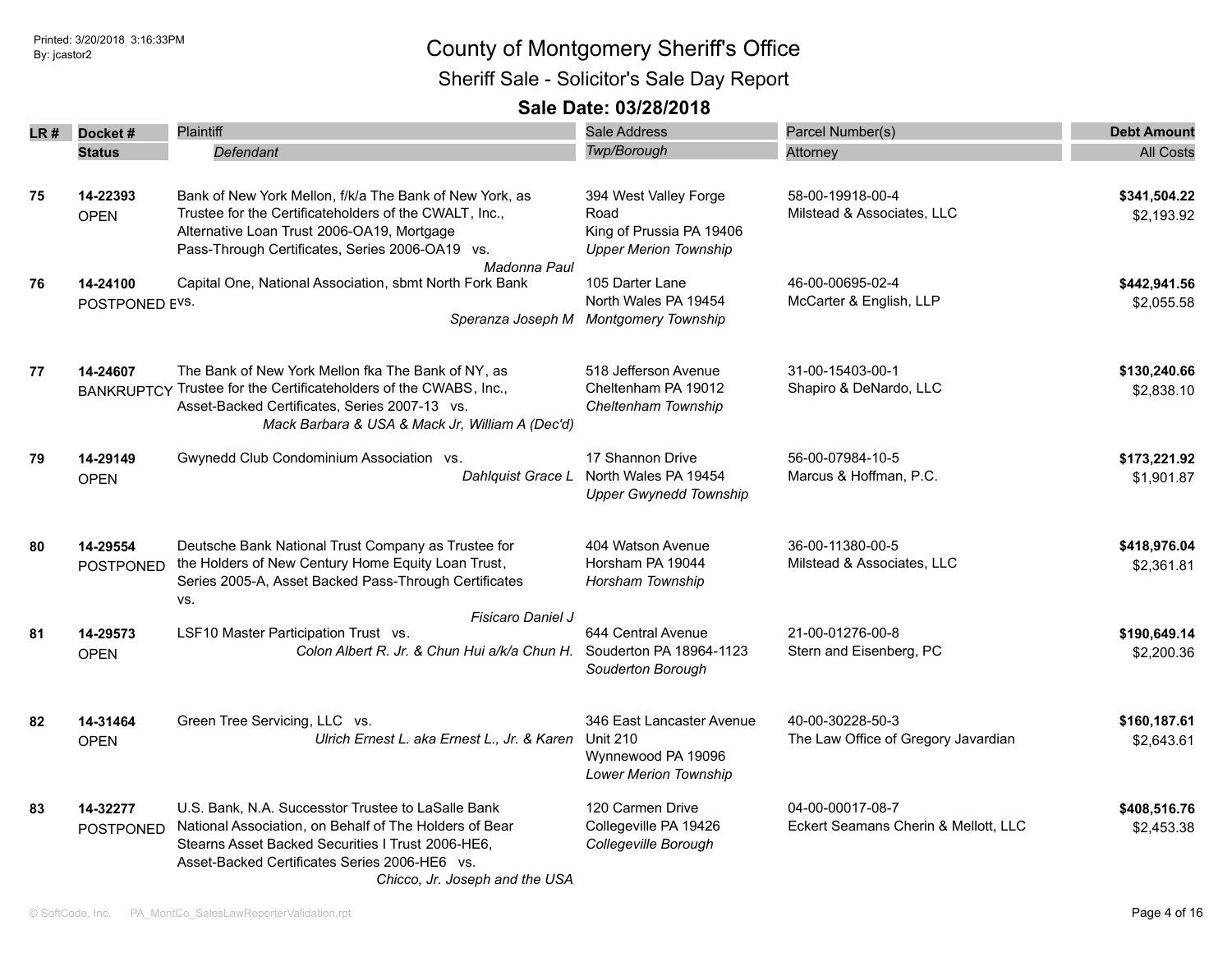Sheriff Sale - Solicitor's Sale Day Report

| LR# | Docket#                      | Plaintiff                                                                                                                                                                                                        | Sale Address                                                                       | Parcel Number(s)                                         | <b>Debt Amount</b>         |
|-----|------------------------------|------------------------------------------------------------------------------------------------------------------------------------------------------------------------------------------------------------------|------------------------------------------------------------------------------------|----------------------------------------------------------|----------------------------|
|     | <b>Status</b>                | Defendant                                                                                                                                                                                                        | Twp/Borough                                                                        | Attorney                                                 | <b>All Costs</b>           |
| 84  | 14-32555                     | Wilmington Savings Fund Society, FSB dba Christiana<br>POSTPONED E Trust, nibatf Pretium Mortgage Acquisition Trust vs.<br><b>Bishop Roland G</b>                                                                | 112 Hampstead Drive Unit<br>112<br>Ambler PA 19002<br><b>Upper Dublin Township</b> | 54-00-07716-37-5<br>Phelan Hallinan Diamond & Jones, LLP | \$111,977.43<br>\$2,678.98 |
| 87  | 14-33796<br>POSTPONED        | Citizens Bank, N.A. fka RBS Citizens, N.A. vs.<br>Smith Rosa Lee and Robin L                                                                                                                                     | 8905 Carlisle Road<br>Wyndmoor PA 19038<br>Springfield Township                    | 52-00-02947-00-7<br>Law Offices of Gregory Javardian     | \$165,685.78<br>\$2,572.48 |
| 90  | 15-02216<br><b>OPEN</b>      | HSBC Bank USA, N.A. as Trustee for Ellington Loan<br>Acquisition Trust 2007-2, Mortgage Pass Through<br>Certificates, Series 2007-2 vs.<br>Scott Mark D & Jacqueline B (Dec'd)                                   | 2990 Brambling Lane<br>Norristown PA 19403<br><b>East Norriton Township</b>        | 33-00-00752-67-3<br>Milstead & Associates, LLC           | \$452,617.67<br>\$2,430.66 |
| 91  | 15-02471<br>POSTPONED E      | Reverse Mortgage Solutions, Inc. vs.<br>Gibson Charles, David, Jocelyn, Kevin & Alvianette<br>Kennedy; Known Heirs of Gibson Lillian R (dec'd) and<br>Unknown Heirs of Gibson Lilian R (Dec'd)                   | 1607 Reservoir Avenue<br>Willow Grove PA 19090<br>Abington Township                | 30-00-55906-00-8<br>Udren Law Office, P.C.               | \$253,958.51<br>\$2,922.31 |
| 92  | 15-03625<br><b>POSTPONED</b> | Reverse Mortgage Solutions, Inc. vs.<br>Hartzell Crystal R, Estate of Wildermuth, Jr. Rolland<br>R (Dec'd), Nazarene Compassionate Ministries, Yergey<br>Sherwood L as Personal Rep of Estate of Wildermuth      | 124 Smith Road<br>Gilbertsville PA 19525<br>Douglass Township                      | 32-00-06324-00-7<br>Udren Law Office, P.C.               | \$345,925.93<br>\$3,308.99 |
| 93  | 15-04831                     | Rolland R. Jr (Dec'd) & Wildermuth Sara Mae (Dec'd)<br>Wilmington Savings Fund Society FSB dba Christiana<br>BANKRUPTCY Trust, nibatf Pretium Mortgage Acquisition Trust vs.<br><b>Woolbert Susan and Martin</b> | 520 Deerfield Drive<br>Norristown PA 19403<br><b>Lower Providence</b><br>Township  | 43-00-02971-00-1<br>Phelan Hallinan Diamond & Jones, LLP | \$261,117.49<br>\$2,531.25 |
| 95  | 15-05722<br><b>OPEN</b>      | Federal National Mortgage Association vs.<br>Stefanik Maria D. & Michael C.                                                                                                                                      | 3004 Penn View Lane<br>Norristown PA 19403<br><b>Lower Providence</b><br>Township  | 43-00-10904-00-6<br>Milstead & Associates, LLC           | \$519,713.90<br>\$2,197.12 |
| 107 | 15-10581<br>POSTPONED E      | Upper Perkiomen School District vs.<br>Bittenbender Sandra M.                                                                                                                                                    | 1112 Station Road<br>Palm PA 18070<br><b>Upper Hanover Township</b>                | 57-00-02683-00-5<br>Portnoff Law Associates, Ltd.        | \$4,541.84<br>\$2,966.68   |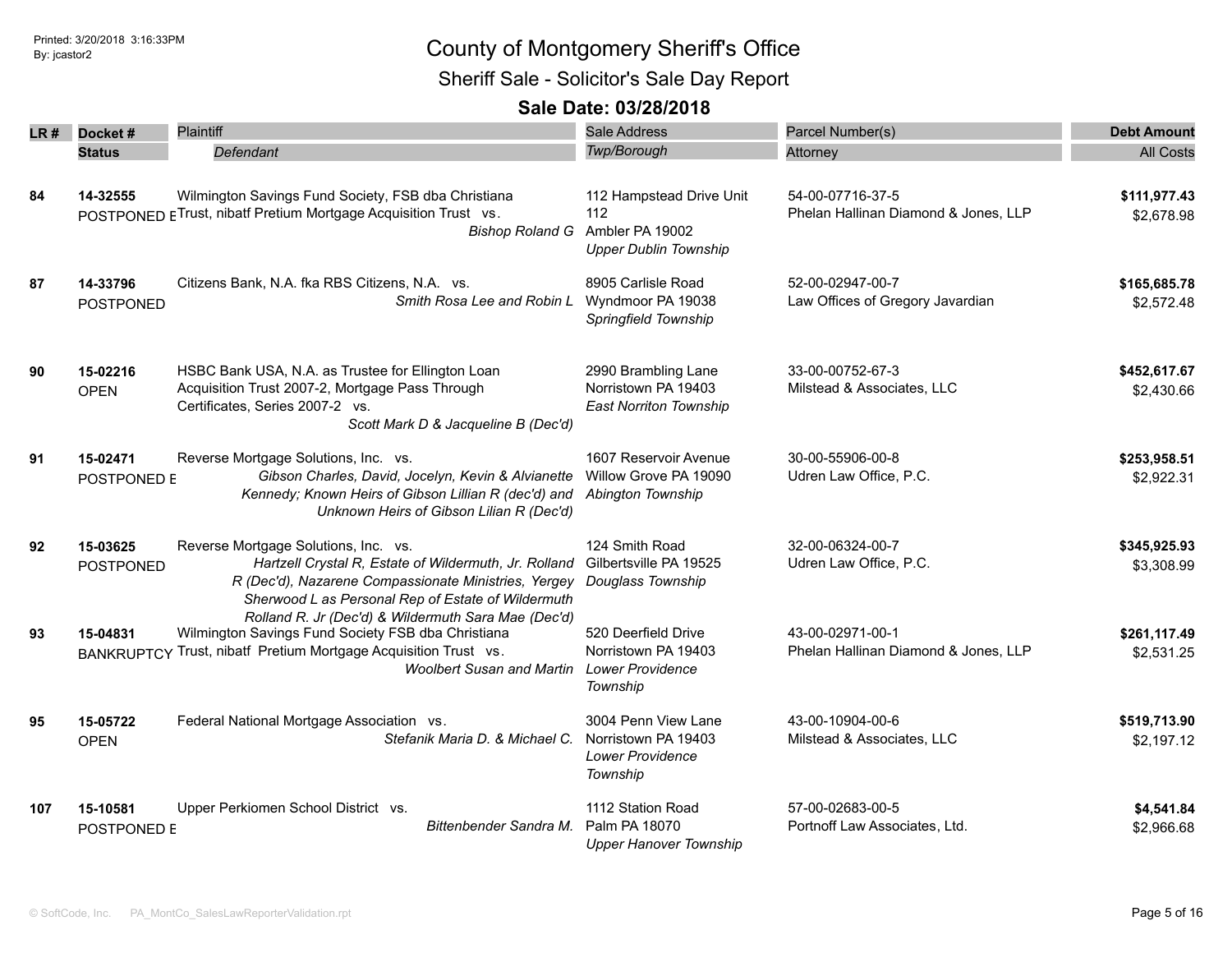Sheriff Sale - Solicitor's Sale Day Report

| LR # | Docket#                       | Plaintiff                                                                                                                                                                                                                                                               | <b>Sale Address</b>                                                          | Parcel Number(s)                                         | <b>Debt Amount</b>         |
|------|-------------------------------|-------------------------------------------------------------------------------------------------------------------------------------------------------------------------------------------------------------------------------------------------------------------------|------------------------------------------------------------------------------|----------------------------------------------------------|----------------------------|
|      | <b>Status</b>                 | <b>Defendant</b>                                                                                                                                                                                                                                                        | Twp/Borough                                                                  | Attorney                                                 | <b>All Costs</b>           |
| 109  | 15-13375<br>POSTPONED E       | Township of Abington vs.<br>Gilliam Esther D.                                                                                                                                                                                                                           | 1651 Fairview Avenue<br>Willow Grove PA 19090<br>Abington Township           | 30-00-19188-00-6<br>Portnoff Law Associates, Ltd.        | \$1,430.88<br>\$2,136.82   |
| 119  | 15-22510<br>POSTPONED         | TD Bank, N.A. sbmt Commerce Bank, N.A. vs.<br><b>Grudberg George</b>                                                                                                                                                                                                    | 222 East Brown Street<br>Norristown PA 19401<br>Norristown Borough           | 13-00-04888-00-4<br>Duane Morris, LLP                    | \$126,209.00<br>\$2,442.69 |
| 121  | 15-22885                      | Deutsche Bank National Trust Company, atf Soundview<br>BANKRUPTCY Home Loan trust 2006-Wf1 Asset-Backed Certificates,<br>Series 2006-Wf1 vs.<br>Thompson George A and Deborah A aka Deborah &<br><b>USA</b>                                                             | 2473 Radcliffe Avenue<br>Abington PA 19001<br>Abington Township              | 30-00-54988-00-8<br>Phelan Hallinan Diamond & Jones, LLP | \$251,794.82<br>\$2,938.19 |
| 122  | 15-23315<br>POSTPONED         | Bayview Loan Servicing, LLC a Delaware Limited Liability<br>Company vs.<br>Cucchi Cynthia L, Owner & Original Mortgagor,<br>Cucchi Dylan T & Anthony J 3rd, Known Heirs of the<br>Estate of Cucchi Anthony, Dec'd and Unknown Heirs to                                  | 124 Lafayette Court<br>Trappe PA 19426<br>Trappe Borough                     | 23-00-00499-60-3<br>Milstead & Associates, LLC           | \$297,123.64<br>\$2,098.14 |
| 125  | 15-25080<br>POSTPONED         | Upper Moreland-Hatboro Joint Sewer Authority vs.<br>Renaissance Trust Road                                                                                                                                                                                              | 500 South Warminster<br>Hatboro PA 19040<br>Hatboro Borough                  | 08-00-05719-00-6<br><b>Portnoff Law Associates</b>       | \$2,150.38<br>\$2,926.65   |
| 126  | 15-25844<br><b>POSTPONED</b>  | PROF-2013-S3 Legal Title Trust II, By U.S. Bank<br>National Association, as Legal Title Trustee vs.                                                                                                                                                                     | 150 Bethlehem Pike<br>Colmar PA 18915<br>Garay Andres M Hatfield Township    | 35-00-00586-00-9<br>Martha E. Von Rosenstiel, P.C.       | \$36,648.61<br>\$2,174.73  |
| 127  | 15-26869<br>POSTPONED         | Wells Fargo Bank, N.A. sbmt Wachovia Bank, N.A. vs.<br>George R. Thorson Family Trust, Penna Karen L (as<br>Executrix & Co-Trustee), Thorson John C (as Co-Trustee<br>& Beneficiary) and Thorson Robert G (as Beneficiary) of<br>the Estate of Thorson George R (dec'd) | 2515 Springview Road<br>Norristown PA 19401<br><b>East Norriton Township</b> | 33-00-08059-00-8<br>Phelan Hallinan Diamond & Jones, LLP | \$35,385.39<br>\$3,322.68  |
| 128  | 15-27969<br><b>BANKRUPTCY</b> | Santander Bank, N.A vs.<br>Keifrider Deborah A                                                                                                                                                                                                                          | 190 Snyder Road<br>Pottstown PA 19464<br><b>Upper Pottsgrove Township</b>    | 60-00-02761-00-5<br>Phelan Hallinan Diamond & Jones, LLP | \$48,789.04<br>\$2,166.49  |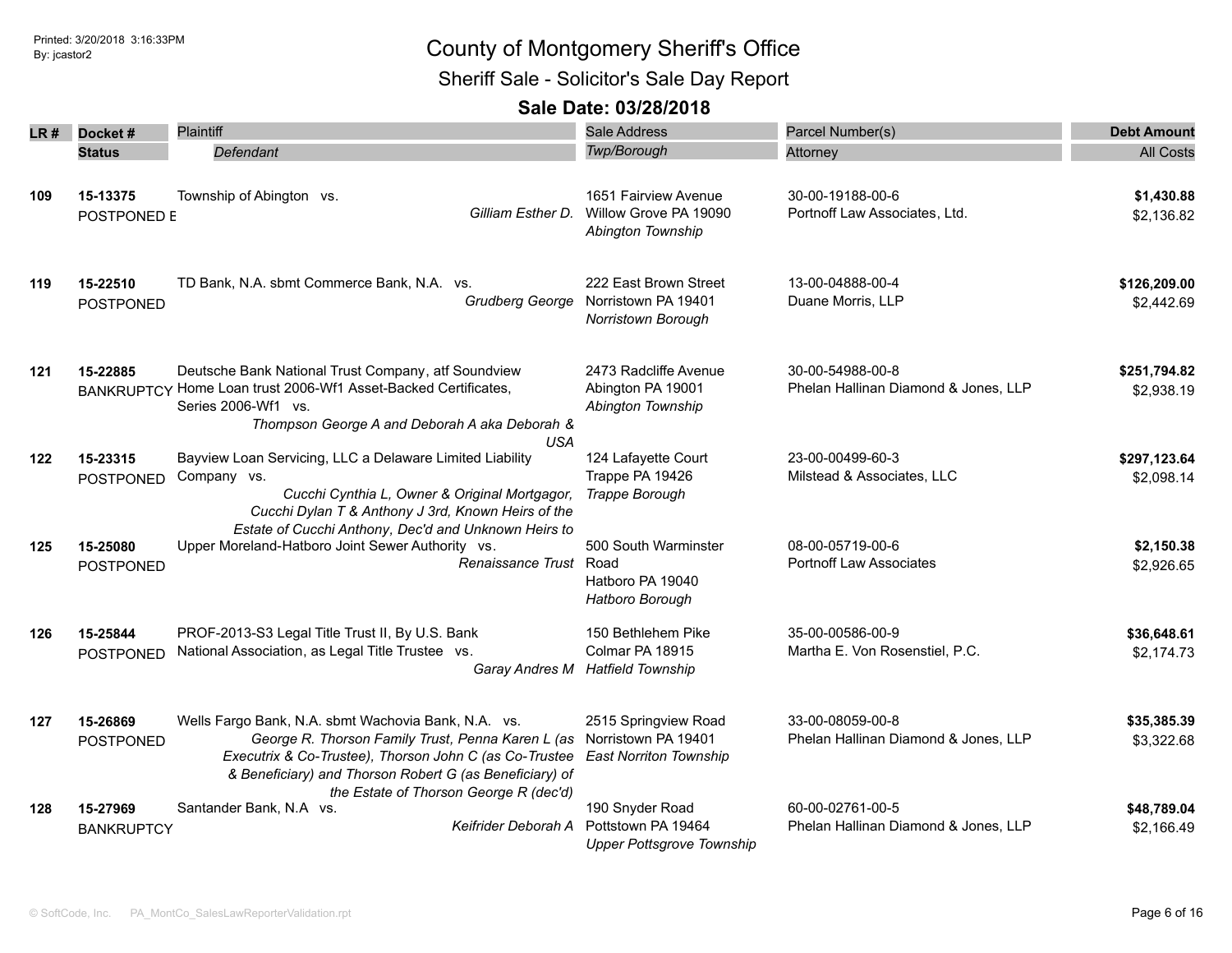| LR#         | Docket#                       | Plaintiff                                                 | Sale Address                             | Parcel Number(s)                     | <b>Debt Amount</b>         |
|-------------|-------------------------------|-----------------------------------------------------------|------------------------------------------|--------------------------------------|----------------------------|
|             | <b>Status</b>                 | Defendant                                                 | Twp/Borough                              | Attorney                             | <b>All Costs</b>           |
|             |                               |                                                           |                                          |                                      |                            |
| 130         | 15-29485                      | Wilmington Savings Fund Society, FSB, d/b/a Christiana    | 118 Johns Road                           | 31-00-15787-00-4                     | \$146,305.87               |
|             | <b>OPEN</b>                   | Trust, niba Trustee for Pretium Mortgage Acquistion Trust | Cheltenham PA                            | Powers Kirn & Associates, LLC        | \$2,597.01                 |
|             |                               | VS.                                                       | 19012-1307                               |                                      |                            |
|             |                               | Ricci Emil T. & Barbara                                   | Cheltenham Township                      |                                      |                            |
| 132         | 15-31507                      | WVMF Funding, LLC vs.                                     | 227 Gwynedd Avenue                       | 56-00-03583-00-6                     | \$263,281.92               |
|             | <b>OPEN</b>                   | Boco Ferdinand & Loreda                                   | North Wales PA 19454                     | Stern & Eisenberg, P.C.              | \$2,328.79                 |
|             |                               |                                                           | <b>Upper Gwynedd Township</b>            |                                      |                            |
|             |                               |                                                           |                                          | 31-00-00165-06-5                     |                            |
| 133         | 15-31809<br><b>BANKRUPTCY</b> | The Money Source, Inc. vs.<br>Dean Angela Renee           | 7907 Anselm Road<br>Elkins Park PA 19027 | Stern & Eisenberg, P.C.              | \$310,669.98<br>\$2,844.06 |
|             |                               |                                                           | Cheltenham Township                      |                                      |                            |
|             |                               |                                                           |                                          |                                      |                            |
| $\mathbf 0$ | 16-00495                      | LSF9 Master Participation Trust vs.                       | 22 Sandown Road                          | 43-00-12679-00-4                     | \$379,925.29               |
|             | <b>OPEN</b>                   | Gambone Michael C and Lisa                                | Norristown PA 19403                      | Mattleman, Weinroth & Miller, P.C.   | \$313.00                   |
|             |                               |                                                           | Lower Providence                         |                                      |                            |
|             |                               |                                                           | Township                                 |                                      |                            |
| 138         | 16-01802                      | Wells Fargo Bank, N.A. vs.                                | 1060 Winding Creek Lane                  | 30-00-02572-00-8                     | \$238,488.77               |
|             | <b>OPEN</b>                   | Love Edward R                                             | Huntingdon Valley PA                     | Powers Kirn & Associates, LLC        | \$2,204.44                 |
|             |                               |                                                           | 19006                                    |                                      |                            |
|             |                               |                                                           | Abington Township                        |                                      |                            |
| 139         | 16-02255                      | Wilmington Savings Fund Society, FSB dba Christiana       | 211 Hilltop Road                         | 49-00-05269-00-1                     | \$183,239.12               |
|             | <b>POSTPONED</b>              | Trust, nibatf Carlsbad Funding Mortgage Trust vs.         | Plymouth Meeting PA                      | Phelan Hallinan Diamond & Jones, LLP | \$2,459.77                 |
|             |                               | Kosak Wan-Swin S and Chen Jianxin                         | 19462                                    |                                      |                            |
|             |                               |                                                           | <b>Plymouth Township</b>                 |                                      |                            |
| 140         | 16-03066                      | Reverse Mortgage Solutions, Inc. vs.                      | 101 Valley View Road                     | 33-00-10168-00-5                     | \$138,617.97               |
|             | <b>BANKRUPTCY</b>             | <b>Bowe Kathleen</b>                                      | Norristown PA 19401                      | Udren Law Office, P.C.               | \$2,313.32                 |
|             |                               |                                                           | <b>East Norriton Township</b>            |                                      |                            |
| 146         | 16-06417                      | Wells Fargo Bank, NA vs.                                  | 1583 Coolidge Avenue                     | 30-00-10280-00-4                     | \$254,678.00               |
|             | <b>POSTPONED</b>              | Vera, Jr. Esteban and Catrina D                           | Willow Grove PA 19090                    | Phelan Hallinan Diamond & Jones, LLP | \$2,765.42                 |
|             |                               |                                                           | Abington Township                        |                                      |                            |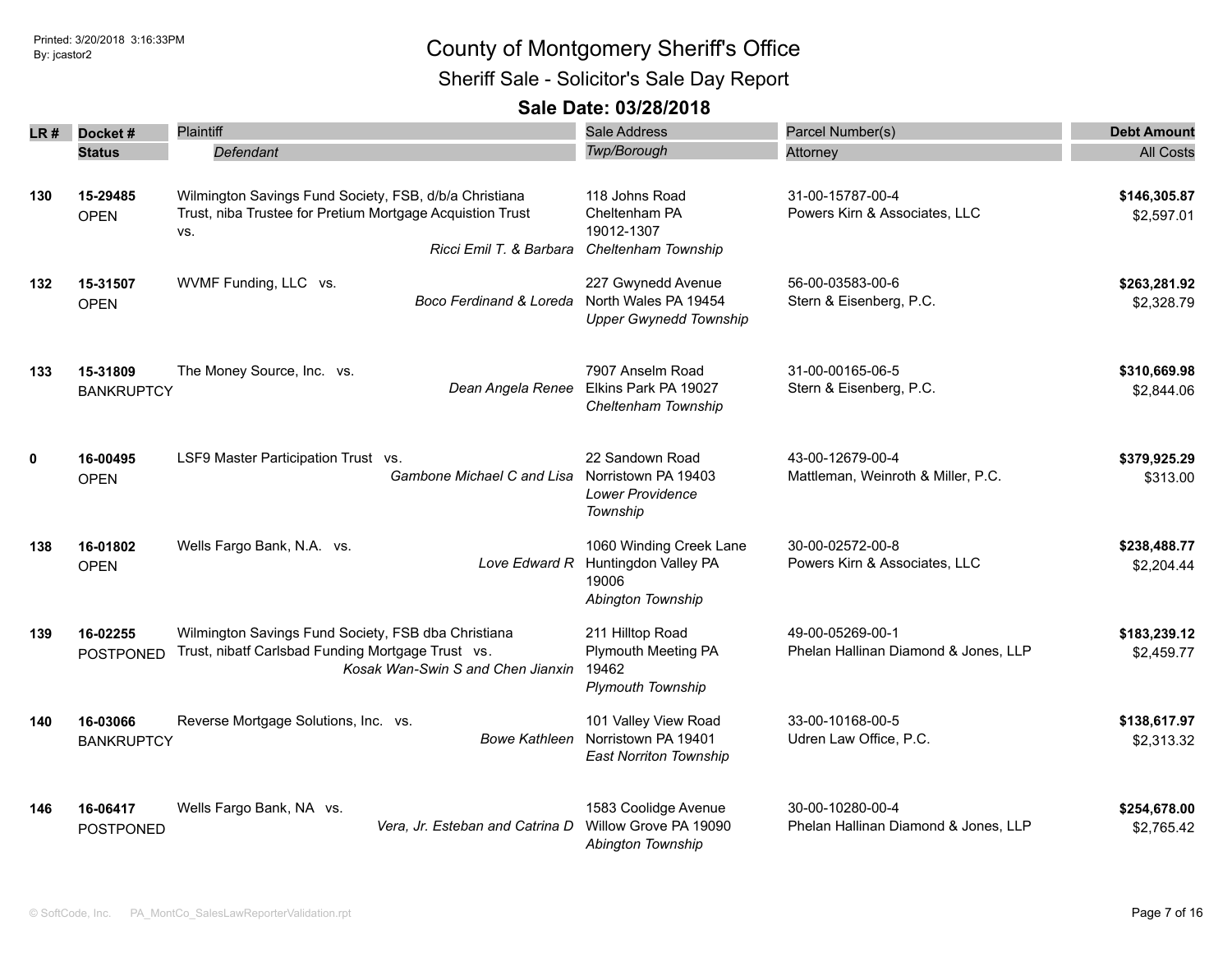| LR # | Docket#                      | <b>Plaintiff</b>                                                                                                                                                                                         | Sale Address                                                                       | Parcel Number(s)                                         | <b>Debt Amount</b>         |
|------|------------------------------|----------------------------------------------------------------------------------------------------------------------------------------------------------------------------------------------------------|------------------------------------------------------------------------------------|----------------------------------------------------------|----------------------------|
|      | <b>Status</b>                | Defendant                                                                                                                                                                                                | Twp/Borough                                                                        | Attorney                                                 | <b>All Costs</b>           |
| 148  | 16-06878                     | Deutsche Bank National Trust Company as Trustee for<br>POSTPONED EHome Equity Mortgage Loan Asset-Backed Trust Series<br>Inabs 2006-D, Home Equity Loan Asset-Backed Cert<br>Series Inabs 2006-D vs.     | 332 Logan Avenue<br>Glenside PA 19038<br><b>Upper Dublin Township</b>              | 54-00-07315-12-7<br>Phelan Hallinan Diamond & Jones, LLP | \$310,029.07<br>\$2,598.99 |
| 150  | 16-07559<br><b>OPEN</b>      | Deshields Lynette L. aka DE Shields Lynette L. aka<br>Pottstown School District vs.                                                                                                                      | 325 North Evans Street<br>Travis Kathleen Pottstown PA 19464<br>Pottstown Borough  | 16-00-08132-00-6<br>Portnoff Law Associates, Ltd.        | \$2,807.16<br>\$1,828.44   |
| 151  | 16-08424<br>POSTPONED        | Ditech Financial, LLC f/k/a Green Tree Servicing, LLC<br>VS.<br>Williams Tammy, Personal Representative of the<br>Estate of Williams Kenneth M (Dec'd)                                                   | 950 Skippack Pike<br>Blue Bell PA 19422<br>Whitpain Township                       | 66-00-06256-00-5<br>Law Office of Gregory Javardian      | \$100,567.62<br>\$2,244.28 |
| 154  | 16-08996<br><b>POSTPONED</b> | Pottstown School District vs.<br>Robinson Tammy Denise                                                                                                                                                   | 512 North Evans Street<br>Pottstown PA<br>Pottstown Borough                        | 16-00-07672-00-7<br>Portnoff Law Associates LTD.         | \$4,558.83<br>\$1,719.84   |
| 155  | 16-09322<br><b>POSTPONED</b> | School District of Cheltenham Township vs.<br>Carruth Benita                                                                                                                                             | 7753 Clements Road<br>Wyncote PA 19095<br>Cheltenham Township                      | 31-00-07006-00-1<br>Portnoff Law Associates LTD.         | \$7,178.56<br>\$2,372.94   |
| 157  | 16-09666<br>POSTPONED E      | The Bank of New York Mellon, et al vs.<br>Watson Roy & Kyle, Surviving Heirs of Watson<br>Florence B (dec'd); Blair Jeffrey, Surviving Heir of<br>Watson Florence B (dec'd) & Unknown Surviving Heirs of | 1200 Churchill Road<br>Wyndmoor PA 19038<br>Springfield Township                   | 52-00-03985-00-4<br>Hladik Onorato and Federman, LLP     | \$164,532.85<br>\$2,603.37 |
| 159  | 16-09983<br>POSTPONED        | Watson Florence B (dec'd)<br>360 Mortgage Group, LLC vs.<br>Tancini Maribeth A and George M                                                                                                              | 116 Anderson Road<br>King of Prussia PA 19406<br><b>Upper Merion Township</b>      | 58-00-00412-00-7<br>McCabe, Weisberg & Conway, P. C.     | \$476,127.90<br>\$2,246.50 |
| 161  | 16-10644<br><b>POSTPONED</b> | Ocwen Loan Servicing LLC vs.<br>Creedon Laura aka Laura M and Mann Anthony aka                                                                                                                           | 1511 Sycamore Avenue<br>Willow Grove PA 19090<br>Anthony G Upper Moreland Township | 59-00-16810-00-6<br>Udren Law Office, P.C.               | \$155,135.36<br>\$3,353.17 |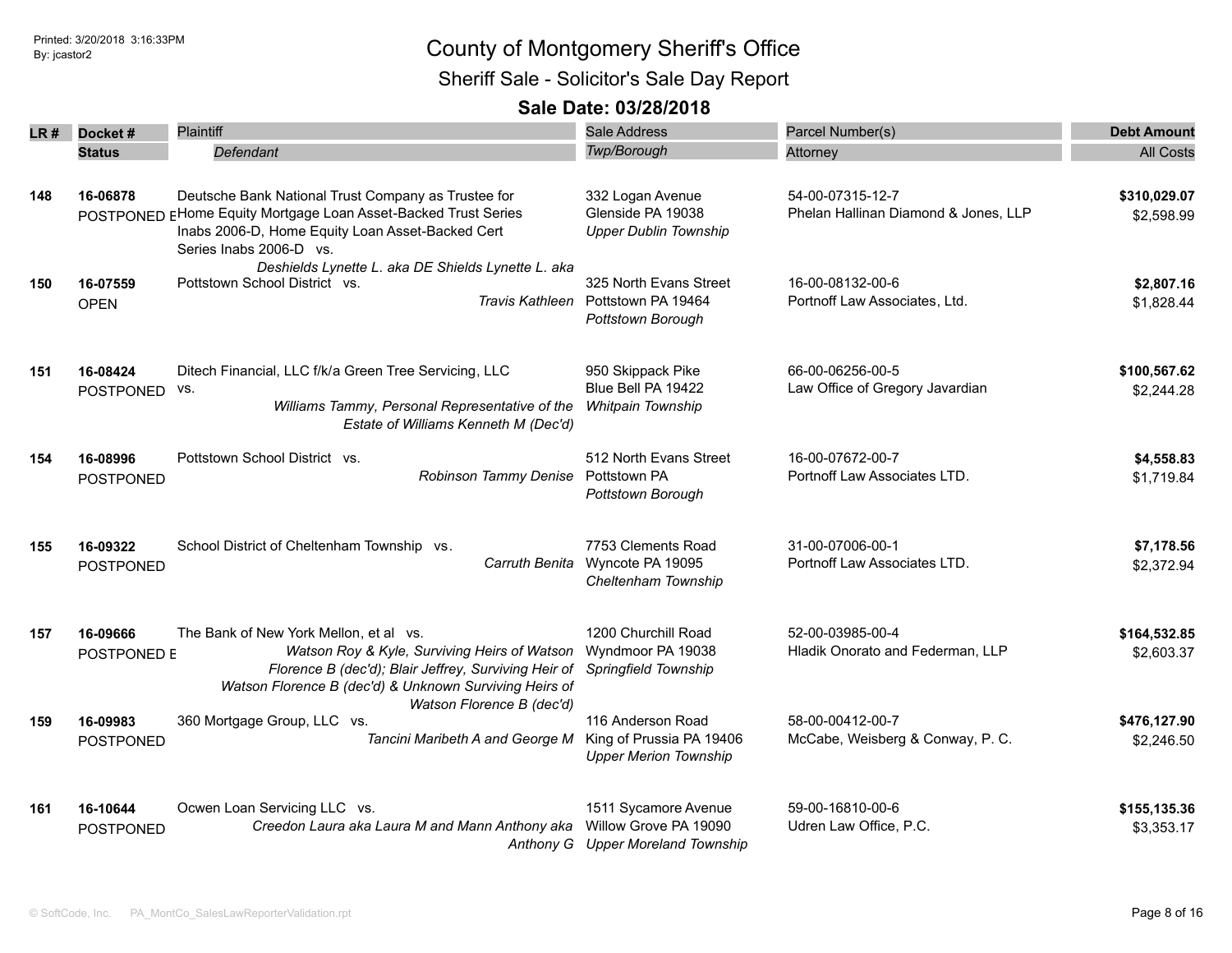#### Sheriff Sale - Solicitor's Sale Day Report

| LR#I | Docket#                      | Plaintiff                                                                                                                                                                                                                             | <b>Sale Address</b>                                                                                 | Parcel Number(s)                                                    | <b>Debt Amount</b>           |
|------|------------------------------|---------------------------------------------------------------------------------------------------------------------------------------------------------------------------------------------------------------------------------------|-----------------------------------------------------------------------------------------------------|---------------------------------------------------------------------|------------------------------|
|      | <b>Status</b>                | Defendant                                                                                                                                                                                                                             | <b>Twp/Borough</b>                                                                                  | Attorney                                                            | <b>All Costs</b>             |
| 162  | 16-10951<br>POSTPONED E      | Wells Fargo Bank, N.A. vs.<br>Rosner Tina                                                                                                                                                                                             | 1600 Hagys Ford Road<br>Apt 8G<br>Penn Valley PA 19072<br>Lower Merion Township                     | 40-00-22137-73-7<br>Phelan Hallinan Diamond & Jones, LLP            | \$75,955.25<br>\$2,372.23    |
| 164  | 16-11438<br>POSTPONED        | Ditech Financial, LLC fka Green Tree Servicing, LLC<br>VS.<br>Gidney Stephanie and Eric M                                                                                                                                             | 51 Doe Run Lane<br>Pottstown PA 19464<br>Lower Pottsgrove Township                                  | 42-00-00254-08-2<br>KML Law Group, P.C.                             | \$386,031.95<br>\$2,660.36   |
| 169  | 16-12861                     | U.S. Bank N.A. as Trustee, for the C-Bass Mortage Loan<br>POSTPONED EAsset Backed Certs, Series 2005-Cb3 vs.<br>Andain Allan G., Executor & Trustee of the Estate of<br>Muthel C. aka Muthial C. & Trustee of the Rev Living<br>Trust | 1033 Dekalb Street<br>Norristown PA 19401<br>Norristown Borough                                     | 13-00-10104-00-8<br>Phelan Hallinan Diamond & Jones, LLP            | \$128,796.73<br>\$2,263.16   |
| 170  | 16-12972<br><b>OPEN</b>      | Deutsche Bank National Trust Company, as Trustee for<br>Ameriquest Mortgage Services, Inc., Asset-Backed<br>Pass-Through Certificates, Series Arsi 2006-M3 vs.<br>Moyer Christopher W                                                 | 265 Stonehaven Drive<br>Red Hill PA 18076<br>Red Hill Borough                                       | 17-00-00992-14-3<br>Phelan Hallinan Diamnond & Jones,<br><b>LLP</b> | \$298,948.94<br>\$2,724.79   |
| 171  | 16-13117<br>POSTPONED E      | School District of Cheltenham Township vs.<br>Nationstar Mortgage, LLC                                                                                                                                                                | 7901 Deer Run Road<br>Cheltenham PA 19012<br>Cheltenham Township                                    | 31-00-08191-00-4<br>Portnoff Law Associates, Ltd.                   | \$10,000.49<br>\$2,317.09    |
| 172  | 16-13238<br>POSTPONED E      | M&T Bank s/b/m with Hudson City Savings Bank vs.<br>DiDio James & Green Marla J. aka Marla                                                                                                                                            | a/k/a 1500 Spring Mill Road<br>1211 Mirabeau Lane<br>Lower Merion PA 19035<br>Lower Merion Township | 40-00-37842-30-5<br><b>KML Law Group</b>                            | \$1,924,591.08<br>\$2,624.57 |
| 177  | 16-15701                     | US Bank, NA as Trustee for the Registered Holders of<br>POSTPONED EAsset Backed Pass Through Cert Series 2007-AMC2<br>VS.<br>Antonucci Doreen & Robert                                                                                | 541 Bob White Terrace<br>Wayne PA 19087<br><b>Upper Merion Township</b>                             | 58-00-01699-00-7<br>Udren Law Office, P.C.                          | \$387,959.02<br>\$2,706.49   |
| 182  | 16-21937<br><b>POSTPONED</b> | Federal National Mortgage Association ("Fannie Mae")<br>VS.<br>Tharan Maria and Richard C                                                                                                                                             | 240 Roberts Avenue<br>Conshohocken PA 19428<br><b>Whitemarsh Township</b>                           | 65-00-10174-00-3<br>Martha E. Von Rosenstiel, P.C.                  | \$197,201.48<br>\$2,231.76   |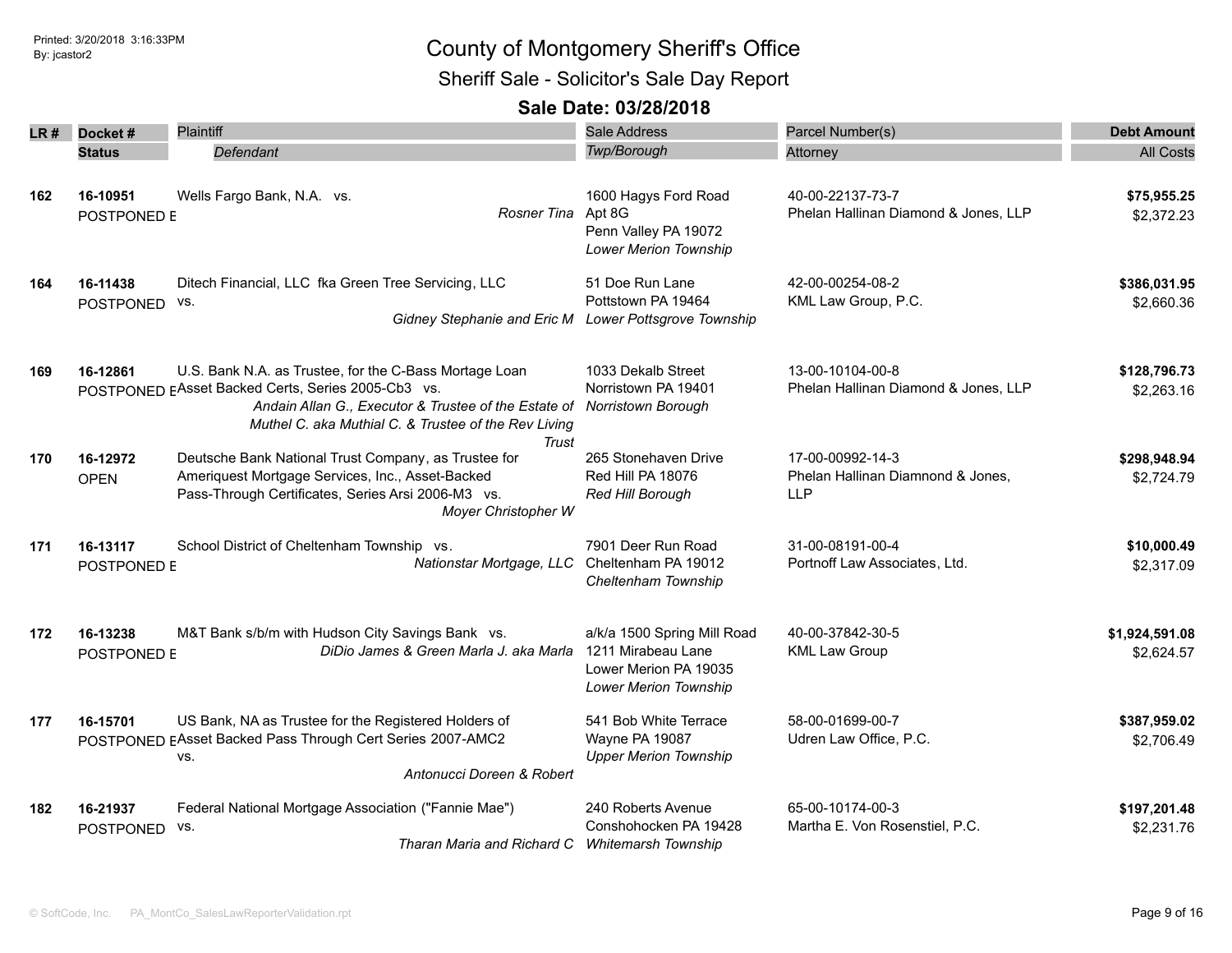| LR# | Docket#                       | <b>Plaintiff</b>                                                                                                                                                                                                                                | <b>Sale Address</b>                                                              | Parcel Number(s)                                                    | <b>Debt Amount</b>         |
|-----|-------------------------------|-------------------------------------------------------------------------------------------------------------------------------------------------------------------------------------------------------------------------------------------------|----------------------------------------------------------------------------------|---------------------------------------------------------------------|----------------------------|
|     | <b>Status</b>                 | Defendant                                                                                                                                                                                                                                       | Twp/Borough                                                                      | Attorney                                                            | <b>All Costs</b>           |
| 183 | 16-21974<br><b>BANKRUPTCY</b> | PNC Bank National Association siit National City Real<br>Estate Services, LLC, sbmt National City Mortgage, Inc.<br>fka National City Mortgage Co., sbmt Integra Mortgage<br>Company vs.                                                        | 728 Renel Road<br>Plymouth Meeting PA<br>19462<br><b>Plymouth Township</b>       | 49-00-09904-00-1<br>KML Law Group, P.C.                             | \$67,818.40<br>\$2,401.03  |
| 185 | 16-22307<br><b>OPEN</b>       | Desantis Mary Ann and Glenn D<br>Federal National Mortgage Association ("Fannie Mae")<br>VS.<br>O'Dell Shawn D. & Lois A. Pottstown Borough                                                                                                     | 225 Grace Street<br>Pottstown PA 19464                                           | 16-00-11487-00-8<br>Martha E. Von Rosenstiel, P.C.                  | \$241,175.68<br>\$2,230.74 |
| 188 | 16-23257<br><b>POSTPONED</b>  | U.S. Bank National Association, as Trustee for the BNC<br>Mortgage Loan Trust 2007-2 Mortgage Pass-Through<br>Certificates, Series 2007-2 vs.<br>Dubil Christopher J. & Bonnie E.                                                               | 19 Log Pond Drive<br>Horsham PA 19044<br>Horsham Township                        | 36-00-06987-23-1<br>Phelan Hallinan Diamnond & Jones,<br><b>LLP</b> | \$233,310.21<br>\$3,655.33 |
| 189 | 16-23387<br><b>OPEN</b>       | The Bank of New York as Trustee for CIT Mortgage Loan<br>Trust 2007-1 vs.<br>Mignone Thomas Felix & Kathleen M. & USA                                                                                                                           | 1405 Uxbridge Way<br>North Wales PA 19454<br><b>Lower Gwynedd Township</b>       | 39-00-04664-45-4<br>McCabe, Weisberg & Conway, P. C.                | \$713,868.61<br>\$2,218.43 |
| 190 | 16-24336<br><b>POSTPONED</b>  | The Bank of New York Mellon fka The Bank of New York,<br>as Trustee for the Certificateholders of CWALT, Inc.,<br>Alternative Loan Trust 2005-06CB, Mortgage<br>Pass-Through Certificates, Series 2005-06CB vs.                                 | 613 Norristown Road<br>Horsham PA 19044<br>Horsham Township                      | 36-00-09181-00-8<br>Mattleman, Weinroth & Miller, P.C.              | \$329,010.25<br>\$2,735.19 |
| 191 | 16-24580<br><b>POSTPONED</b>  | Vorobeyeva Mariya aka Vorbeyeva Mariya<br>Police and Fire Federal Credit Union vs.<br>Haban Diane J, Administratrix of the Estate of Haban<br>Lawrence D, Haban Gloria J and Lawrence D (Dec'd)                                                 | 158 County Line Road<br>Huntingdon Valley PA<br>19006<br>Lower Moreland Township | 41-00-02515-00-9<br>McCabe, Weisberg & Conway, P.C.                 | \$88,585.13<br>\$2,505.83  |
| 193 | 16-25218<br><b>OPEN</b>       | Freedom Mortgage Corporation vs.<br>Carter Katina                                                                                                                                                                                               | 51 Essex Court<br>Norristown PA 19403<br><b>Worcester Township</b>               | 67-00-00777-72-8<br>Vitti Law Group Inc.                            | \$273,264.11<br>\$2,066.70 |
| 195 | 16-25937<br><b>POSTPONED</b>  | The Bank of New York Mellon fka The Bank of New York,<br>as Trustee for the Certificateholders of CWALT, Inc.,<br>Alternative Loan Trust 2005-86CB, Mortgage Pass<br>Through Certificates, Series 2005-86CB vs.<br>Krieg Jeremy B and Kristin E | 262 Grimley Road<br>Schwenksville PA 19473<br>Lower Frederick Township           | 38-00-00902-73-4<br>Mattleman, Weinroth & Miller, P.C.              | \$289,982.81<br>\$2,129.26 |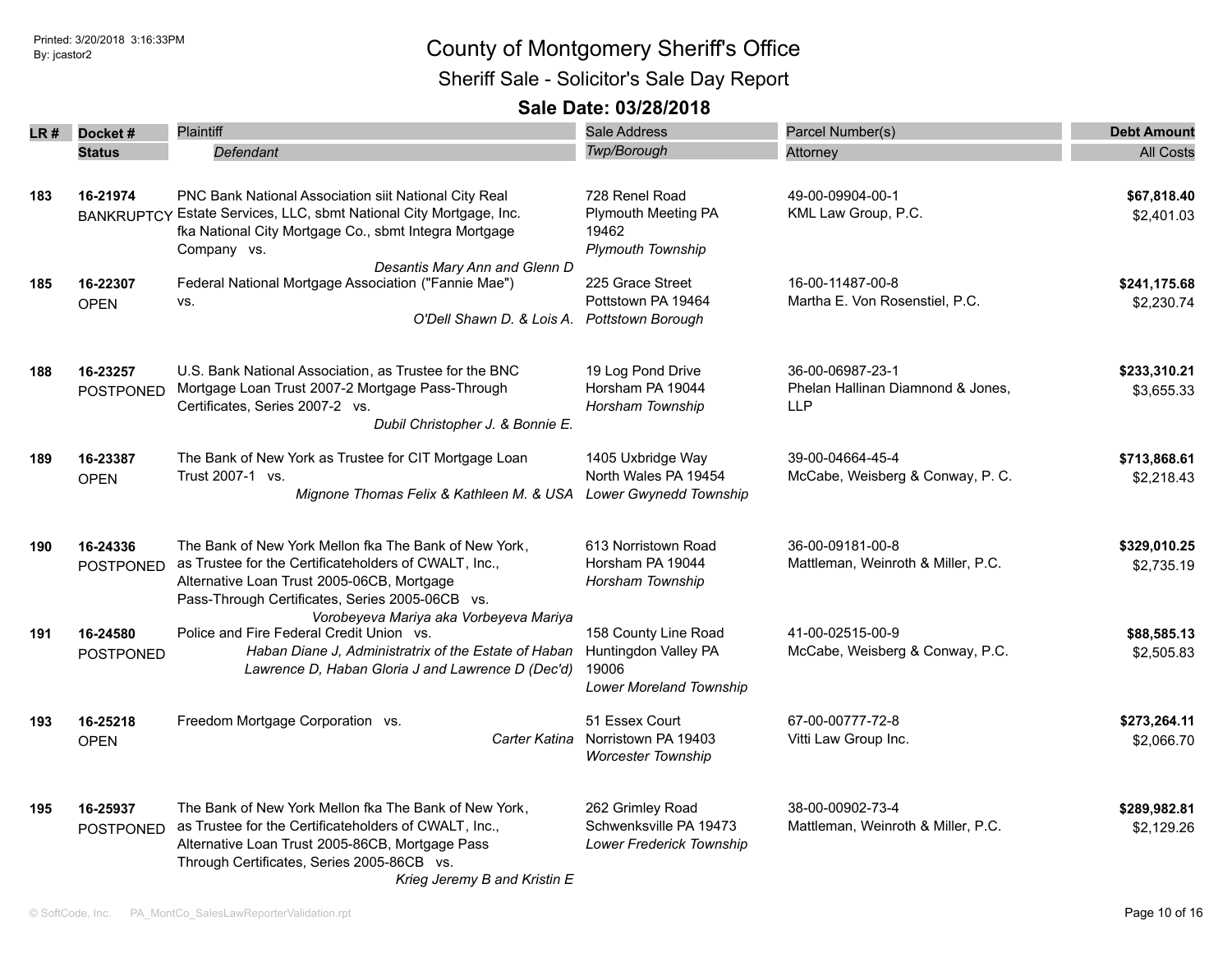| LR # | Docket#<br><b>Status</b>       | <b>Plaintiff</b><br>Defendant                                                                                                                                                                            | <b>Sale Address</b><br>Twp/Borough                                                             | Parcel Number(s)<br>Attorney                             | <b>Debt Amount</b><br><b>All Costs</b> |
|------|--------------------------------|----------------------------------------------------------------------------------------------------------------------------------------------------------------------------------------------------------|------------------------------------------------------------------------------------------------|----------------------------------------------------------|----------------------------------------|
| 199  | 16-26410<br><b>POSTPONED</b>   | Bayview Loan Servicing, LLC, A Delaware Limited<br>Liability Company vs.<br>Baumann Tracy L aka Bauman Tracy L and Baumann<br>Robert W. (Dec'd)                                                          | 415 West 8th Street<br>Lansdale PA 19446<br>Lansdale Borough                                   | 11-00-04620-00-4<br>Mattleman, Weinroth & Miller, P.C.   | \$198,013.22<br>\$1,915.30             |
| 200  | 16-26783                       | Citizens Bank, N.A. fka RBS Citizens N.A. & Citizens<br>POSTPONED EBank of Massachusetts c/o Ocwen Loan Servicing, LLC<br>VS.<br>Harris George T, III aka George T                                       | 1630 Dillon Road<br>Maple Glen PA 19002<br><b>Upper Dublin Township</b>                        | 54-00-04897-00-8<br>Stern & Eisenberg, PC                | \$155,874.39<br>\$2,135.68             |
| 204  | 16-27468<br><b>POSTPONED</b>   | Wells Fargo Bank, N.A. as Trustee for Harborview<br>Mortgage Loan Trust 2007-3 vs.<br>Feeley Thomas W. & Monica J.                                                                                       | 51 King Street<br>Pottstown PA 19464<br><b>Pottstown Borough</b>                               | 16-00-17632-00-1<br>Phelan Hallinan Diamond & Jones, LLP | \$182,251.38<br>\$2,067.92             |
| 211  | 16-29166<br><b>POSTPONED</b>   | Bank of America, N.A. vs.<br>Kramer Richard and Stacy                                                                                                                                                    | 2050 Sumneytown Pike<br>Harleysville PA 19438<br><b>Upper Salford Township</b>                 | 62-00-02056-00-6<br>Phelan Hallinan Diamond & Jones, LLP | \$140,996.17<br>\$1,976.90             |
| 213  | 16-29596<br><b>OPEN</b>        | Ocwen Loan Servicing, LLC vs.<br>Fardella-Hendrick Giuliana R. and Hendrick Patrick                                                                                                                      | 1681 Brynne Lane<br>Pottstown PA 19464<br>A. Upper Pottsgrove Township                         | 60-00-01139-04-3<br>Stern & Eisenberg, PC                | \$198,056.06<br>\$2,345.34             |
| 218  | 17-01327<br>POSTPONED EFSB vs. | Wells Fargo Bank, N.A. as sbm to World Savings Bank,                                                                                                                                                     | 207 Linwood Avenue<br>Ardmore PA 19003<br>Ross Patricia & Edward Lower Merion Township         | 40-00-32716-00-4<br>Milstead & Associates, LLC           | \$189,803.25<br>\$2,345.56             |
| 222  | 17-03557<br><b>BANKRUPTCY</b>  | Pacific Union Financial, LLC vs.                                                                                                                                                                         | 3204 Nottingham Road<br>Hughes, III Ray B Norristown PA 19403<br><b>East Norriton Township</b> | 33-00-06394-00-8<br>McCabe, Weisberg & Conway, P. C.     | \$283,247.88<br>\$2,244.74             |
| 224  | 17-03858<br><b>POSTPONED</b>   | 21st Mortgage Corporation as Master Servicer for<br>Christiana Trust, a Division of Wilmington savings Fund<br>Society, FSB as Trustee for Knoxville 2012 Trust vs.<br>Vasserman Ilya and Atochina Elena | 1427 Byberry Road<br>Huntingdon Valley PA<br>19006<br><b>Lower Moreland Township</b>           | 41-00-01479-00-1<br>Phelan Hallinan Diamond & Jones, LLP | \$654,063.91<br>\$2,973.72             |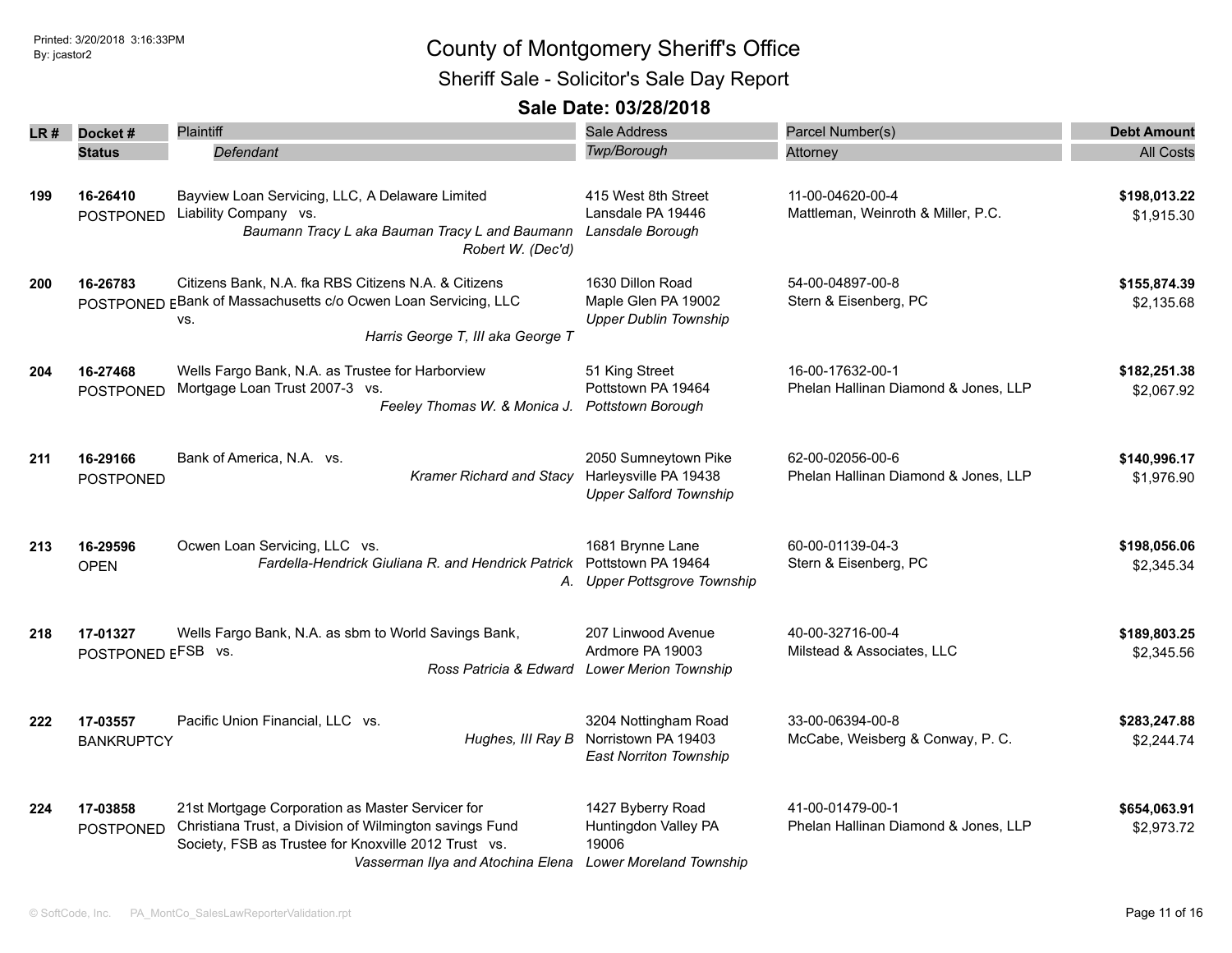| LR # | Docket#                      | <b>Plaintiff</b>                                                                                                                                                                                                                             | <b>Sale Address</b>                                                                     | Parcel Number(s)                                                 | <b>Debt Amount</b>           |
|------|------------------------------|----------------------------------------------------------------------------------------------------------------------------------------------------------------------------------------------------------------------------------------------|-----------------------------------------------------------------------------------------|------------------------------------------------------------------|------------------------------|
|      | <b>Status</b>                | Defendant                                                                                                                                                                                                                                    | Twp/Borough                                                                             | Attorney                                                         | <b>All Costs</b>             |
| 225  | 17-04077<br><b>OPEN</b>      | U.S. Bank National Association, as Trustee, siit Wachovia<br>Bank, N.A., as Trustee, for Chase Mortgage Finance<br>Trust Multi-Class Mortgage Pass-Through Certs Series<br>2005-A1 vs.                                                       | aka 8801 Hawthorn<br>8801 Hawthorne Lane<br>Glenside PA 19038<br>Springfield Township   | 52-00-08524-00-1<br>Sharpio & DeNardo, LLC                       | \$1,157,203.05<br>\$2,737.69 |
| 227  | 17-04252                     | Banko Cassandra<br>Univest Bank and Trust Co. fka Univest National Bank<br>POSTPONED Eand Trust Company vs.<br>Caterisano Lisa Anne                                                                                                          | 1023 Lansdale Avenue<br>Lansdale PA 19446<br><b>Montgomery Township</b>                 | 46-00-02020-00-4<br>Grim, Biehn & Thatcher                       | \$276,557.16<br>\$2,193.25   |
| 229  | 17-04575<br><b>OPEN</b>      | Philadelphia Federal Credit Union vs.<br>Pratt John and Michelle L                                                                                                                                                                           | 915 Hunters Lane<br>Oreland PA 19075<br>Springfield Township                            | 52-00-09286-00-4<br>Kaplin Stewart Meloff Reiter & Stein,<br>PC. | \$230,657.47<br>\$2,382.25   |
| 239  | 17-07173<br>POSTPONED        | Wells Fargo Bank, N.A. as Indenture Trustee for GMACM<br>Home Equity Notes 2004 Variable Funding Trust c/o<br>Ocwen Loan Servicing, LLC vs.<br><b>Williams Dennis R and O'Donnell Tara</b>                                                   | 1810 Schwenksville Road<br>Schwenksville PA 19473<br><b>Upper Salford Township</b>      | 62-00-01522-00-9<br>Stern & Eisenberg, P.C.                      | \$59,312.97<br>\$2,283.31    |
| 240  | 17-07317<br><b>POSTPONED</b> | Wells Fargo Bank, N.A. sbm Wells Fargo Home<br>Mortgage, Inc. vs.<br><b>Halpin Wilmer and Patricia</b>                                                                                                                                       | 461 Evansburg Road<br>Collegeville PA 19426<br>Skippack Township                        | 51-00-01552-00-8<br>Phelan Hallinan Diamond & Jones, LLP         | \$18,186.08<br>\$2,611.39    |
| 246  | 17-08043<br><b>POSTPONED</b> | Citizens Bank of Pennsylvania vs.<br>Haban Diane E, Personal Representative of the<br>Estate of Haban Lawrence D aka Lawrence (Dec'd) &<br>Haban Gloria J (dec'd)                                                                            | 158 County Line Road<br>Huntingdon Valley PA<br>19006<br><b>Lower Moreland Township</b> | 41-00-02515-00-9<br>Law Offices of Gregory Javardian             | \$44,023.75<br>\$2,560.40    |
| 247  | 17-08297                     | Bank of New York Mellon fka The Bank of NY, as trustee,<br>BANKRUPTCY obo the holders of the Alternative Loan Trust 2006-41CB,<br>Mortgage Pass-Through Certificates, Series 2006-41CB<br>c/o New Penn Financial LLC dba Shellpoint Mortgage | 1115 Springwood Lane<br>Collegeville PA 19426<br><b>Upper Providence</b><br>Township    | 61-00-04473-43-4<br>Parker McCay                                 | \$571,907.83<br>\$2,321.39   |
| 248  | 17-08601<br>POSTPONED        | Servicing vs.<br>Deutsche Bank National Trust Company, as Trustee for<br>Morgan Stanley Abs Capital I Inc. trust 2007-NC1<br>Mortgage Pass-Through Certificates, Series 2007-NC1<br>VS.                                                      | 965 Garfield Avenue<br>Lansdale PA 19446<br><b>Upper Gwynedd Township</b>               | 56-00-02728-00-6<br>Phelan Hallinan Diamond & Jones, LLP         | \$333,325.02<br>\$2,287.19   |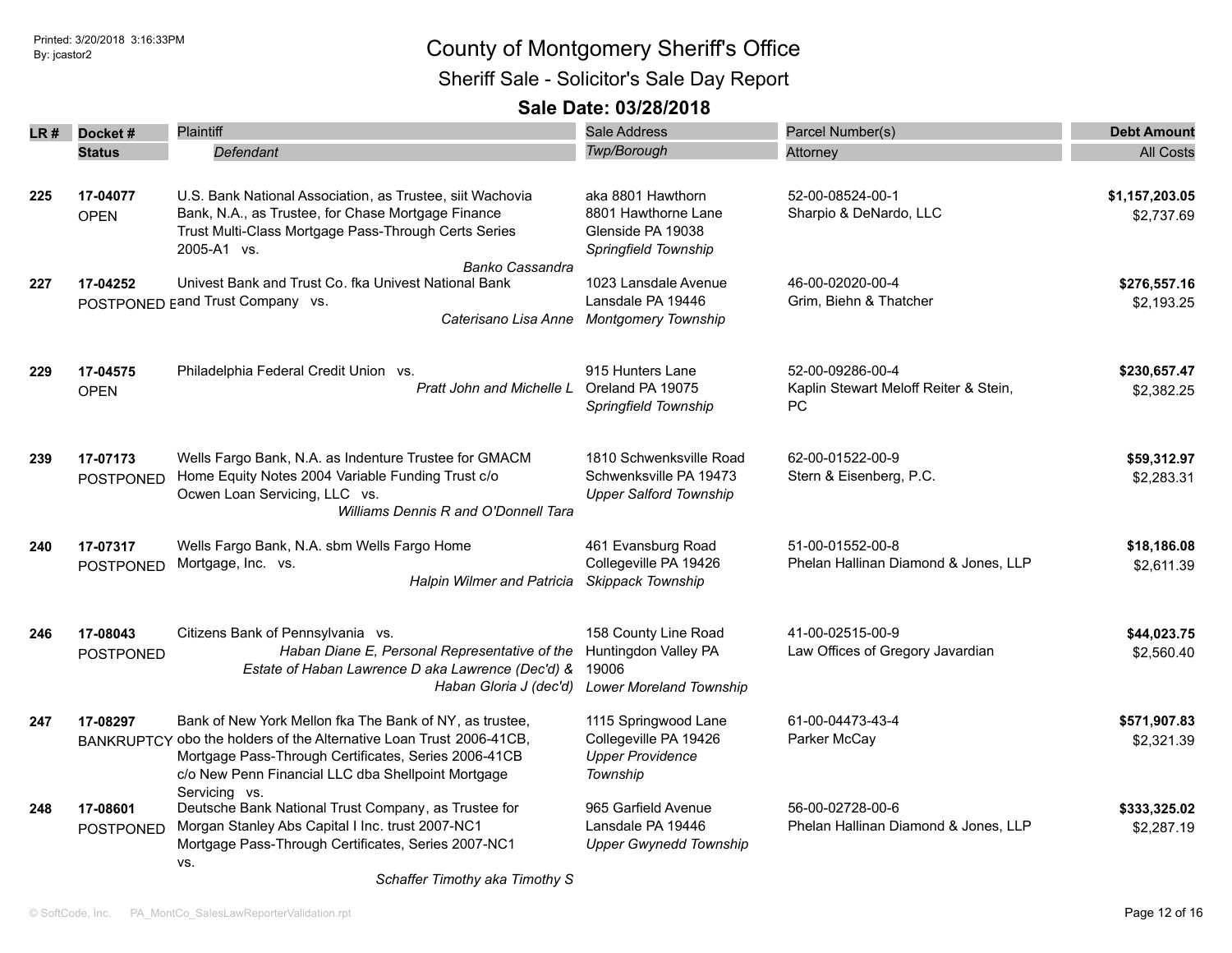| LR# | Docket#                       | <b>Plaintiff</b>                                                                                                                                                           | <b>Sale Address</b>                                                              | Parcel Number(s)                                           | <b>Debt Amount</b>         |
|-----|-------------------------------|----------------------------------------------------------------------------------------------------------------------------------------------------------------------------|----------------------------------------------------------------------------------|------------------------------------------------------------|----------------------------|
|     | <b>Status</b>                 | Defendant                                                                                                                                                                  | Twp/Borough                                                                      | Attorney                                                   | <b>All Costs</b>           |
| 254 | 17-10612<br><b>POSTPONED</b>  | Wells Fargo Bank, N.A. as Trustee fbo holders of<br>Structured Asset Mortgage Investments II Trust<br>2007-AR4, Mortgage Pass-Through Certificates, Series<br>2007-AR4 vs. | 481 School Road<br>Blue Bell PA 19422<br>Whitpain Township                       | 66-00-06010-00-8<br><b>Hladik Onorato and Federman LLP</b> | \$455,024.18<br>\$2,583.41 |
| 256 | 17-14862<br><b>BANKRUPTCY</b> | Smith Edward W and USA<br>Police and Fire Federal Credit Union vs.<br>Nurse-Gregg Audrey L                                                                                 | 202 Adams Road<br>Harleysville PA 19438<br>Towamencin Township                   | 53-00-00101-03-5<br>McCabe, Weisberg & Conway, P. C.       | \$193,225.80<br>\$2,471.39 |
| 260 | 17-15284<br><b>POSTPONED</b>  | Wells Fargo Bank, N.A. vs.<br><b>Fischer Robert J and Deborah</b>                                                                                                          | 715 Harvard Road<br>Bala Cynwyd PA 19004<br><b>Lower Merion Township</b>         | 40-00-23232-00-2<br>Phelan Hallinan Diamond & Jones, LLP   | \$312,251.82<br>\$2,710.17 |
| 261 | 17-15306<br><b>OPEN</b>       | Wells Fargo Bank, N.A. vs.<br>Rosler Scott B                                                                                                                               | 415 Dartmoor Road<br>Schwenksville PA 19473<br>Perkiomen Township                | 48-00-00579-19-5<br>Powers Kirn & Associates, LLC          | \$209,833.77<br>\$2,157.70 |
| 271 | 17-16599<br><b>POSTPONED</b>  | Wells Fargo Bank NA vs.<br>Zomolsky Stephen M                                                                                                                              | 1778 Farmington Avenue<br>Pottstown PA 19464<br><b>Upper Pottsgrove Township</b> | 60-00-01014-00-6<br>Phelan Hallinan Diamond & Jones, LLP   | \$177,140.24<br>\$2,037.94 |
| 272 | 17-16724<br>POSTPONED         | Branch Banking and Trust Company vs.<br>Whitman Michael and Onosov Anton                                                                                                   | 505 West Glenside Avenue<br>Glenside PA 19038<br>Cheltenham Township             | 31-00-11344-00-1<br>McCabe, Weisberg & Conway, P. C.       | \$151,509.42<br>\$2,450.06 |
| 273 | 17-16763<br><b>OPEN</b>       | Wells Fargo Bank, N.A. vs.<br>Waninger Joseph T. a/k/a Joseph & Mary F. & USA Lansdale PA 19446                                                                            | 1100 Archer Lane<br>Towamencin Township                                          | 53-00-00592-00-3<br>Milstead & Associates, LLC             | \$212,697.85<br>\$2,321.41 |
| 275 | 17-17654<br><b>OPEN</b>       | KeyBank, N.A. sbmt First Niagra Bank, a National<br>Banking Association, sbmt Harleysville National Bank &<br>Trust Company vs.<br>Bender Bryan S                          | 407 Heritage Drive Unit 358<br>Harleysville PA 19438<br>Towamencin Township      | 53-00-03574-21-6<br>Grim, Biehn & Thatcher                 | \$123,966.55<br>\$2,872.24 |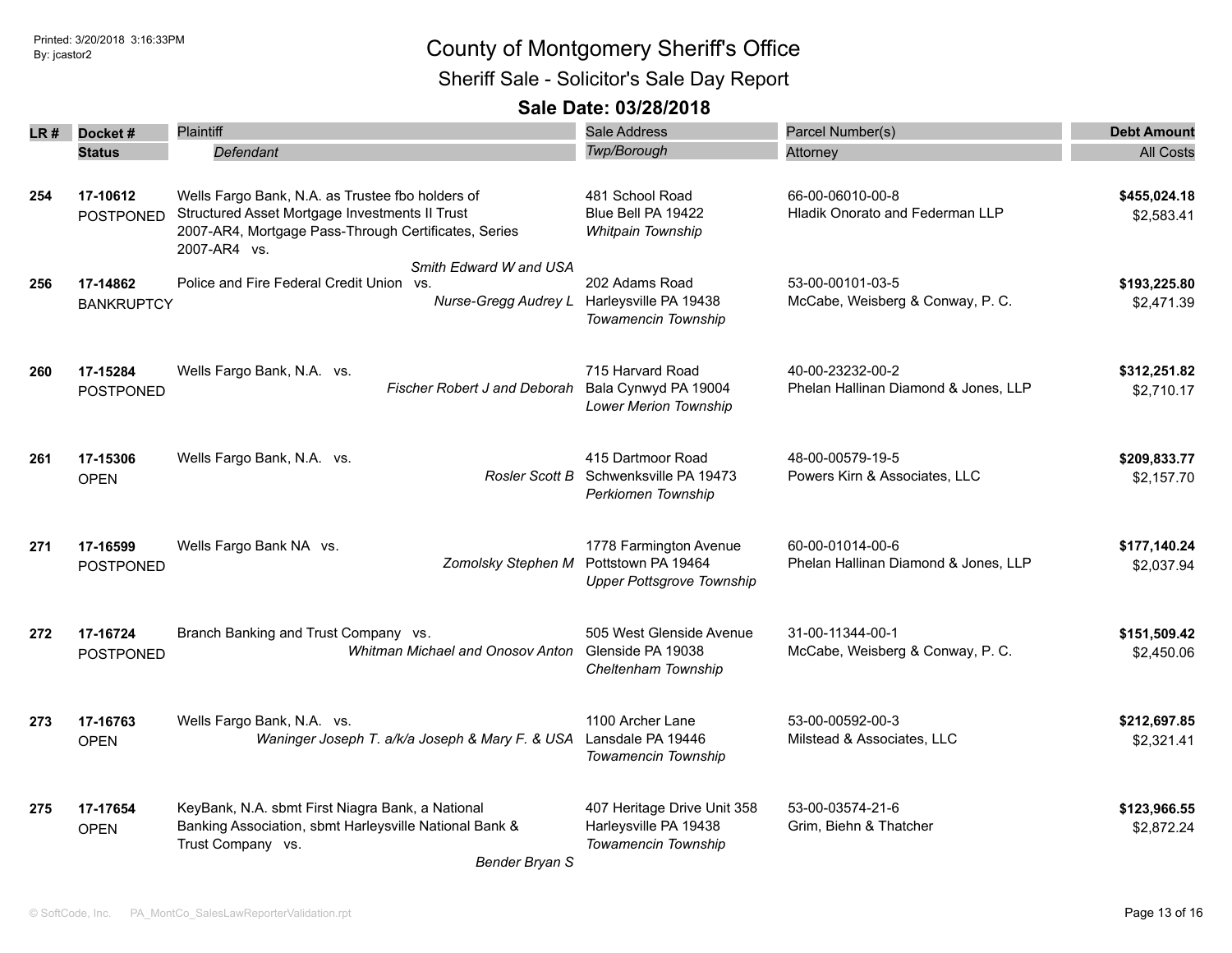| LR# | Docket#           | Plaintiff                                             | Sale Address                                    | Parcel Number(s)                     | <b>Debt Amount</b> |
|-----|-------------------|-------------------------------------------------------|-------------------------------------------------|--------------------------------------|--------------------|
|     | <b>Status</b>     | Defendant                                             | Twp/Borough                                     | Attorney                             | <b>All Costs</b>   |
|     |                   |                                                       |                                                 |                                      |                    |
| 278 | 17-17929          | Wells Fargo Bank, N.A. sbmt Wachovia Bank, National   | 242 Jasper Road                                 | 58-00-11278-00-4                     | \$118,150.74       |
|     | <b>POSTPONED</b>  | Association vs.                                       | King of Prussia PA 19406                        | Phelan Hallinan Diamond & Jones, LLP | \$2,380.83         |
|     |                   | Broadley Michael R and Bonnie J aka Bonnie            | <b>Upper Merion Township</b>                    |                                      |                    |
| 281 | 17-18464          | American Heritage Federal Credit Union vs.            | 1113 Sembling Avenue                            | 16-00-25428-00-8                     | \$79,633.21        |
|     | <b>BANKRUPTCY</b> | Schmutz David Robert aka David                        | Pottstown PA 19464                              | Martha E. Von Rosenstiel, P. C.      | \$2,230.49         |
|     |                   |                                                       | Pottstown Borough                               |                                      |                    |
| 282 | 17-18771          | KeyBank, N.A. sbmt First Niagara Bank vs.             | 240 Morwood Road                                | 50-00-02824-01-5                     | \$71,844.02        |
|     | <b>BANKRUPTCY</b> | Alderfer David D                                      | Harleysville PA 19438<br>Lower Salford Township | Udren Law Offices, P.C.              | \$1,532.30         |
|     |                   |                                                       |                                                 |                                      |                    |
| 285 | 17-19347          | Fifth Third Mortgage Company vs.                      | 8316 Forrest Avenue                             | 31-00-10201-00-1                     | \$292,675.08       |
|     | POSTPONED E       | Epstein Helene L. & Sean                              | aka 8316 Forest                                 | Phelan Hallinan Diamond & Jones, LLP | \$2,626.59         |
|     |                   |                                                       | Elkins Park PA 19027<br>Cheltenham Township     |                                      |                    |
| 287 | 17-19647          | Federal National Mortgage Association vs.             | 645 Jones Ave                                   | 56-00-04468-00-3                     | \$230,404.02       |
|     | <b>OPEN</b>       | Ryan Helen M. & Thomas P.                             | Lansdale PA 19446                               | Milstead & Associates LLC            | \$1,886.84         |
|     |                   |                                                       | <b>Upper Gwynedd Township</b>                   |                                      |                    |
| 288 | 17-20123          | Wells Fargo Bank, N.A., s/b/m to Wachovia Bank,       | 1829 Acorn Lane                                 | 30-00-00312-00-9                     | \$187,610.37       |
|     | <b>OPEN</b>       | National Association vs.                              | Abington PA 19001-1301                          | Phelan Hallinan Diamond & Jones, LLP | \$2,542.05         |
|     |                   | Moll Richard A.                                       | Abington Township                               |                                      |                    |
| 289 | 17-20281          | Federal National Mortgage Association ("Fannie Mae")  | 1618 Muhlenberg Drive                           | 66-00-04537-00-5                     | \$353,785.96       |
|     | <b>OPEN</b>       | VS.                                                   | Blue Bell PA 19422                              | Martha E. Von Rosenstiel, P.C.       | \$2,383.64         |
|     |                   | Fernandez Julian                                      | Whitpain Township                               |                                      |                    |
| 293 | 17-21136          | Ditech Financial, LLC f/k/a Green Tree Servicing, LLC | 1023 Spruce Street                              | 16-00-28352-00-9                     | \$114,535.42       |
|     | <b>OPEN</b>       | VS.                                                   | Pottstown PA 19464                              | <b>KML Law Group</b>                 | \$2,293.76         |
|     |                   | Mock Kenneth A. & Margaret I.                         | <b>Pottstown Borough</b>                        |                                      |                    |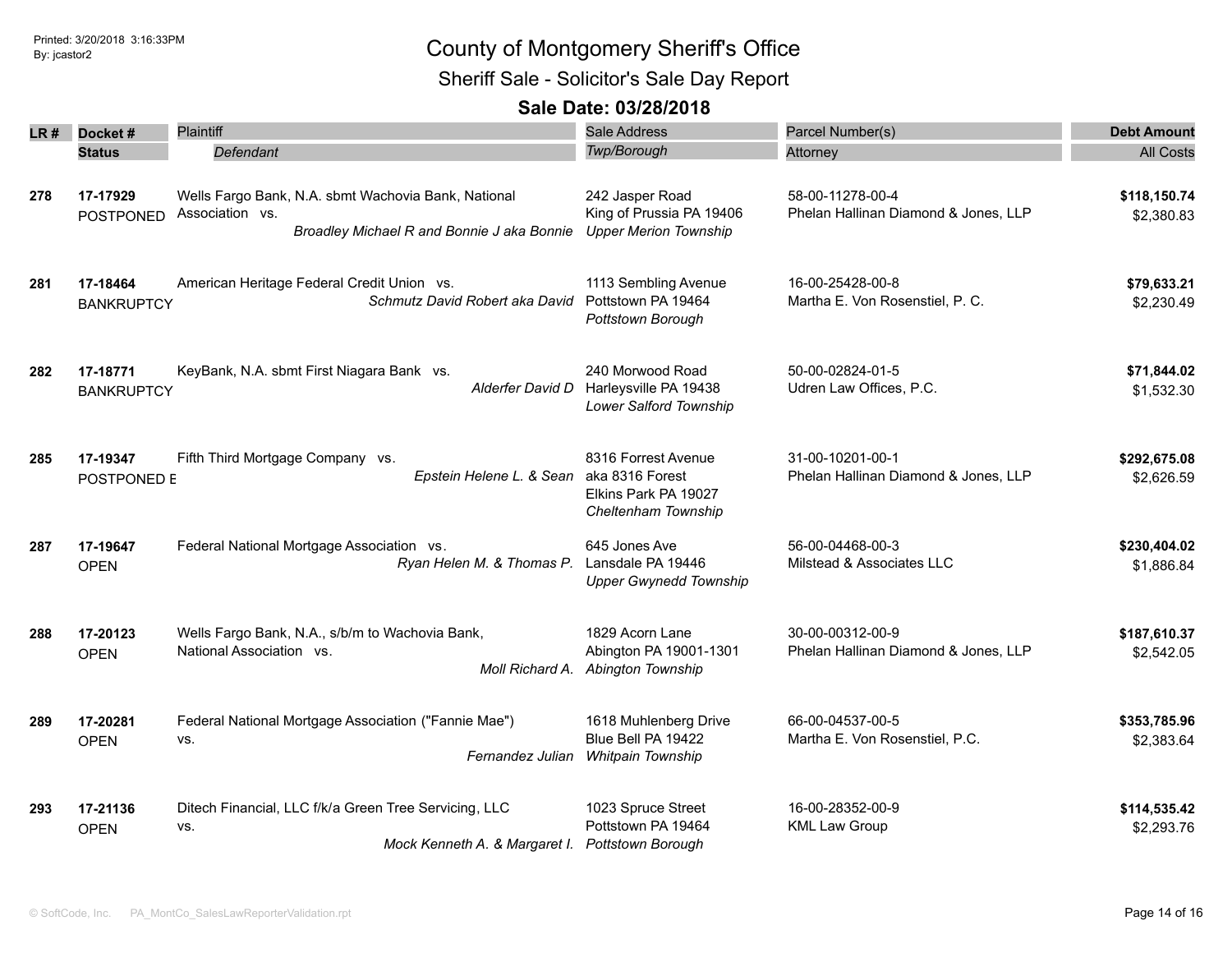## Sheriff Sale - Solicitor's Sale Day Report

| LR # | Docket#                 | Plaintiff                                                                                                                                                             | <b>Sale Address</b>                                                                               | Parcel Number(s)                                         | <b>Debt Amount</b>         |
|------|-------------------------|-----------------------------------------------------------------------------------------------------------------------------------------------------------------------|---------------------------------------------------------------------------------------------------|----------------------------------------------------------|----------------------------|
|      | <b>Status</b>           | Defendant                                                                                                                                                             | <b>Twp/Borough</b>                                                                                | Attorney                                                 | <b>All Costs</b>           |
| 294  | 17-21546<br><b>OPEN</b> | Wells Fargo Bank, N.A. sbmt Wachovia Bank, National<br>Association vs.                                                                                                | 431 King Street<br>Pottstown PA 19464<br>Bui Tyler Pottstown Borough                              | 16-00-17876-00-9<br>Phelan Hallinan Diamond & Jones, LLP | \$110,851.41<br>\$2,071.63 |
| 296  | 17-21820<br><b>OPEN</b> | Ditech Financial LLC vs.<br>White Percina D                                                                                                                           | 200 Chain Street<br>Norristown PA 19401<br>Norristown Borough                                     | 13-00-06816-00-2<br>Phelan Hallinan Diamond & Jones, LLP | \$98,333.83<br>\$2,560.27  |
| 297  | 17-21860<br><b>OPEN</b> | CIT Bank, N.A. vs.<br>Fisher Mara, Known heir of Annabelle M. Constable,<br>deceased and Unknown heirs of Annabelle M. Constable                                      | 666 West Germantown<br>Pike #2613<br>aka Unit #613 South<br><b>Plymouth Meeting PA</b>            | 49-00-04109-20-7<br>Shapiro & DeNardo, LLC               | \$179,934.28<br>\$2,258.78 |
| 298  | 17-21948<br><b>OPEN</b> | OCWEN Loan Servicing, LLC vs.<br>Hainsey William H. & Denise L.                                                                                                       | Plymouth Township<br>76 Pine Lane<br>Gilbertsville PA 19525<br>Douglass Township                  | 32-00-05776-00-6<br>Phelan Hallinan Diamond & Jones, LLP | \$222,841.49<br>\$2,267.14 |
| 299  | 17-22195<br><b>OPEN</b> | Federal National Mortgage Assoiation ("Fannie Mae")<br>VS.<br>Wellington Tina M. a/k/a Tina & Steven C. a/k/a                                                         | 215 Center Avenue<br>Phoenixville PA 19460<br><b>Upper Providence</b><br>Steven Township          | 61-00-00850-00-7<br>Martha E. Von Rosentiel, P.C.        | \$206,922.26<br>\$2,262.10 |
| 300  | 17-22198<br><b>OPEN</b> | U.S. Bank National Association, niiicbsatf the RMAC<br>Trust, Series 2016-CTT vs.<br>Thomas Dorothy E, solely as Executrix of the Estate<br>of Woodlin Sara A (Dec'd) | 242 Highland Avenue<br>Ambler PA 19002<br>Ambler Borough                                          | 01-00-02245-00-4<br>Richard M. Squire & Associates, LLC  | \$272,954.43<br>\$2,679.00 |
| 303  | 17-22790<br><b>OPEN</b> | Pennymac Loan Services, LLC vs.<br>Antosh William & Theresa                                                                                                           | 1322 Forrest Lane Unit B-6<br>aka 1322 Forest Lane,<br>Block 1, Unit 71<br>Schwenksville PA 19473 | 20-00-00059-15-5<br>Phelan Hallinan Diamond & Jones, LLP | \$46,146.78<br>\$2,144.87  |
| 305  | 17-22938<br><b>OPEN</b> | M&T Bank vs.<br>Guicheteau Michael and Jennifer A aka Jennifer                                                                                                        | Schwenksville Borough<br>414 Oreland Mill Road<br>Oreland PA 19075<br>Springfield Township        | 52-00-12670-00-4<br>Stern & Eisenberg PC                 | \$287,831.14<br>\$2,041.17 |